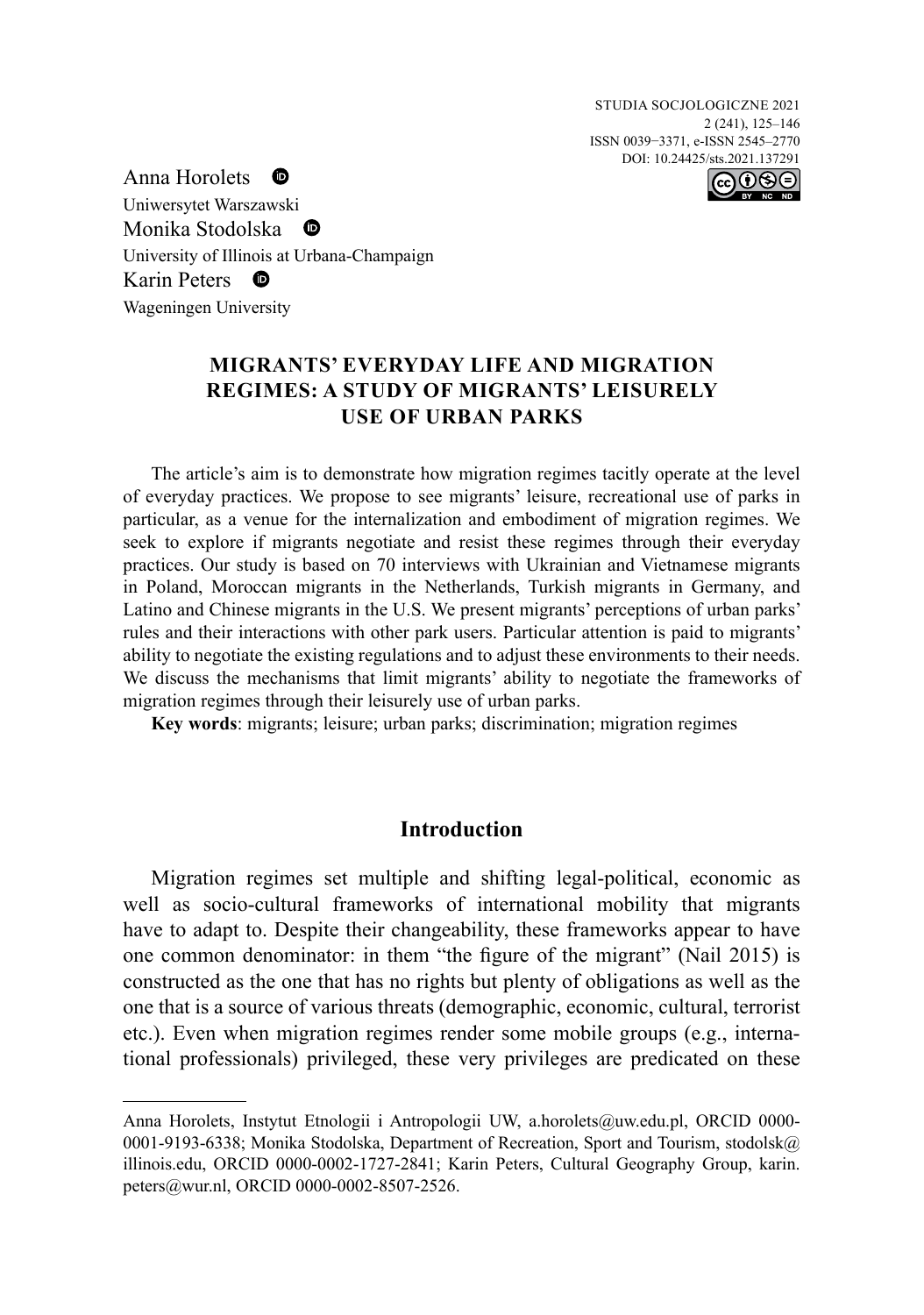groups' ability to distance themselves from other, less desirable, migrants (e.g., Kunz 2020; cf. Glick Schiller, Salazar 2013). In this paper, the question is how migrants are affected by the mechanisms of exclusion and stigmatization that are an important part of migration regimes and what their responses are.

In the context of the European "migration crisis" that started in 2015 and the increasing public support not only for the anti-immigrant political rhetoric but also for anti-immigrant political parties in North America and Europe (Krzyżanowski, Triandafyllidou, Wodak 2018; Nowicka 2018), the in-depth exploration of how migration regimes work at the grass-root level becomes an urgent need. In this article, we focus on migrants' everyday life as a sphere where migration regimes tacitly operate. We seek to understand if and how migration regimes latently work through leisure practices, and recreational use of urban parks in particular. We are interested in migrants' leisure as a venue for the internalization and embodiment of migration regimes as well as a venue for the resistance to migration regimes. We believe that by its emphasis on leisure and the everyday life, the article will contribute to a more complex understanding of migration experience (cf. Grønseth 2010; Dahinden 2016).

In what follows, we set the analytical framework of the article by demonstrating how migration regimes and everyday lives of migrants are connected, and provide a brief overview of the literature on public places as sites of exclusion and inclusion of migrants. We then describe our research material and research methodology. Hereafter, we present major research findings. The article is concluded with a discussion of the results.

# **Analytical Framework**

As Horvath, Amelina, and Peters (2017, 303) noted, "regime" is a notion that "entered the field of migration research via different routes". According to the most influential conceptualization, migration regimes are created by national and transnational actors who set the regulations, institutional tools, as well as legitimate logics of spatial mobility (Sassen 1999, 2006). Following Krasner, "[r]egimes can be defined as sets of implicit and explicit principles, norms, rules and decision-making procedures around which actors expectations converge in given area of international relations" (1983, cited in Koslowski 1998: 736).

On a slightly different conceptual plane, the focus is on the cultural forces contributing to the regimes' maintenance, especially on the mechanisms that make the contingency and inconsistency of treatment than migrants receive appear natural and/or legitimate. Using a broader notion of "regimes of mobility", Glick Schiller and Salazar (2013: 188) deployed it to describe "the relationships between privileged movements of some and the codependent but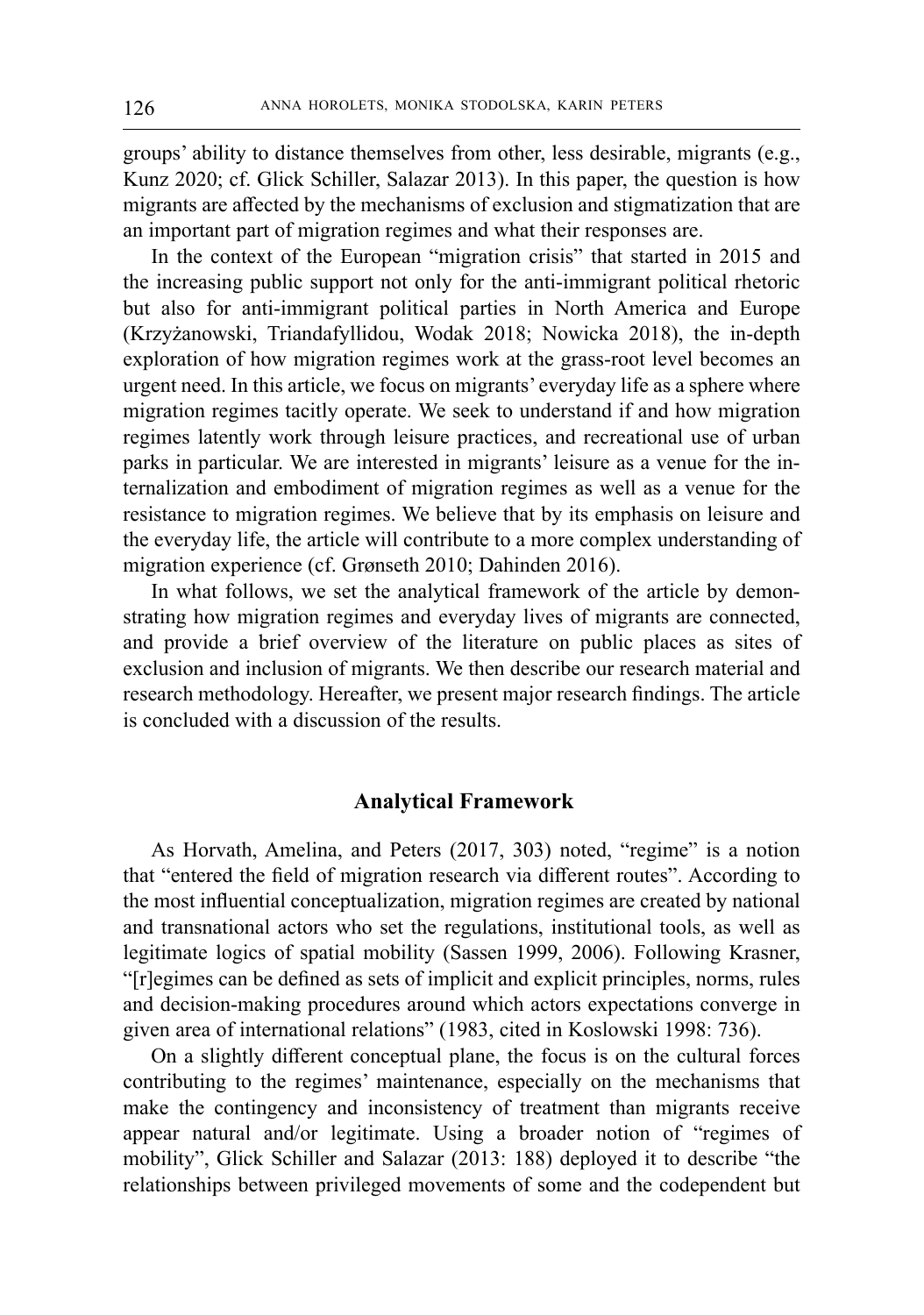stigmatized and forbidden movement, migration, and interconnection of the poor, powerless and exploited." The approach suggests to zoom in on inequalities (re) produced by migration regimes (e.g., Korteweg 2017). In this perspective, the ways of producing discourses and knowledge are of utmost importance (Baker 2016: 158; Horvath, Amelina, Peters 2017: 305). The multiplicity of migration motivations and the variety of migration experience is chucked into seemingly discreet categories of e.g., "economic migrants", "expats", or "refugees". The categorizations lead to the ignorance of the complexity that the processes of migration involve (Horolets et al. 2020; cf. Yanow 2003) and reduces migrants' opportunities to act and express themselves freely not only in strictly institutional but also in everyday contexts. As a result of the operation of migration regimes, migrants are being disciplined, even if no direct means of control are applied. When referring to migration regimes in this article we predominantly have this perspective in mind.

Nation state borders are crucial for the actualization of migration regimes through categorization and selection of those who can cross them versus those who are denied this right (Andersson 2014; Feldman 2011). Borders are not limited to territorial boundaries between the states, however. As De Genova (2015: 7) argued, "migrant metropolis tends to always also be a border zone". The same author added that the border was "localised on migrants' *bodies*. In effect, they wore the border on their faces, carried it on their backs" (De Genova 2015: 6). This resulted in the diffusion of migration regimes across institutional practices regulating migration as well as daily routines of migrants (e.g., Feldman 2011).

We suggest that migration regimes operate not only through selected institutionalized sites but also through **migrants' everyday practices**. Agreeing with De Genova (2015: 7) who has drawn attention to these practices' role in reconfiguring the contemporary societies, and particularly in "remaking space at every scale", we propose to pay closer attention to migrants' daily lives, and **their leisure pursuits in public spaces** in particular, as a peculiar sight of their involvement with migration regimes where the public and private, structure and agency meet. We are particularly interested in how the macro-scale of migration regimes and the micro-scale of everyday practice intersect.

While institutional actors have the capacity to "create" the subjects of migration regimes (e.g., "asylum seeker" or "labor migrant") and to act upon migrants from above (Rosello 1998; cf. Fassin 2011; Sassen 2000), migrants engage in questioning the roles ascribed to them and develop their own ways of dealing with migration regimes. We suggest that the embodied and emplaced practices of migrants' daily lives (e.g., Biglin 2020) constitute a particularly suitable site for the inquiry into how and to what effect these negotiations unfold.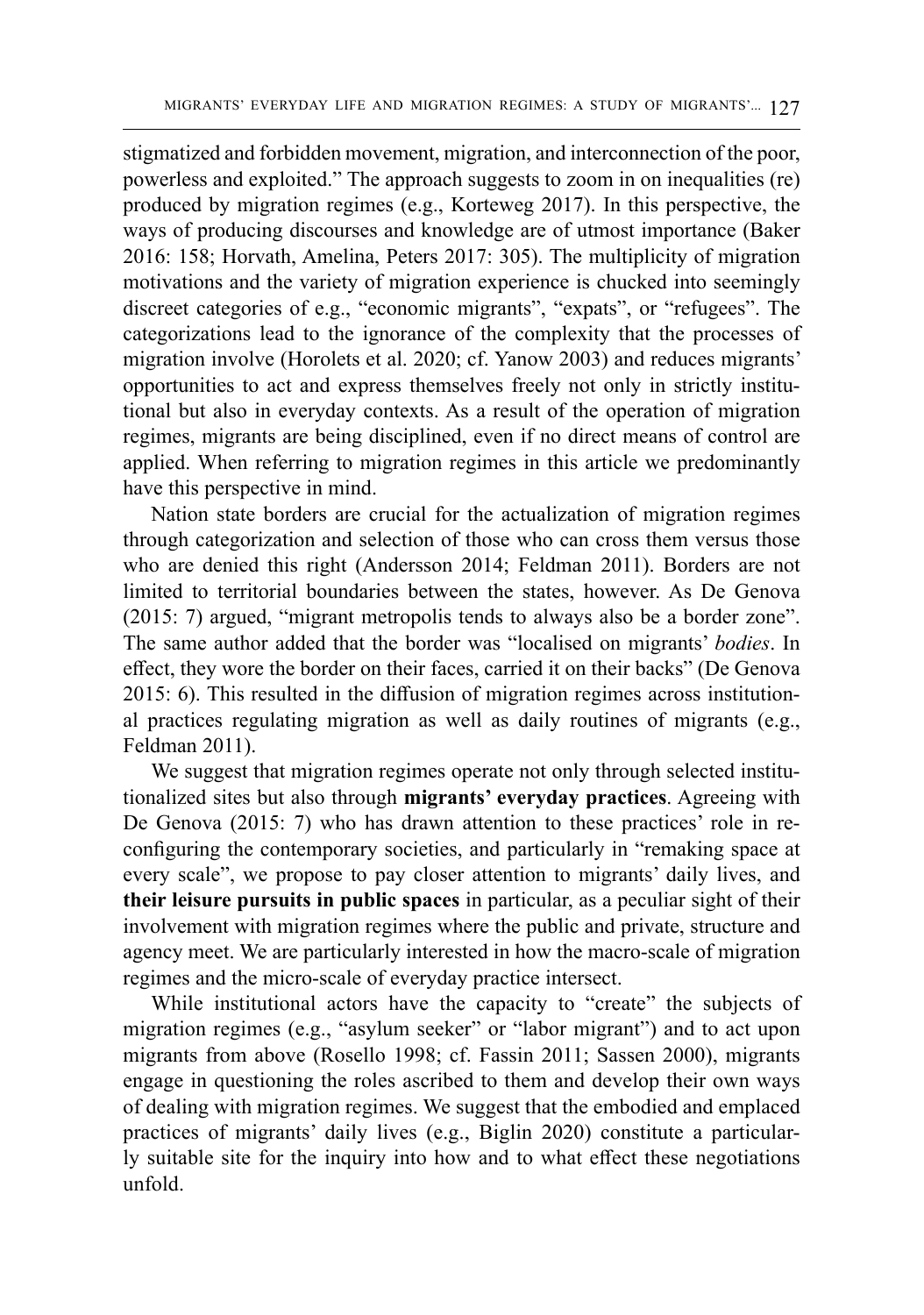In the last two decades, research on migrant and minority use of public spaces has attracted sustained attention from leisure scholars, sociologists, and urban planners. Studies have suggested that natural environments play important roles in the lives of migrants helping them adjust to life in host societies, strengthen their ethnic identities, and develop a sense of belonging (Peters, Stodolska, Horolets 2016). At the same time, it has been noted that the patterns of use of parks and other natural environments by minority recreationists differ (Tinsley, Tinsley, Croskeys 2002) and that visitors from racial and ethnic groups are subject to scrutiny and sometimes overt acts of discrimination (Mowatt 2018).

Past studies have conceptualized parks as arenas where "regulation of difference [occurs] through negotiation and contest" (Noussia, Lyons 2004: 602) and where "diversity is thought to be negotiated" (Amin 2002: 967; cf. Valentine 2013; Wessendorf 2016). Following De Genova (2015: 7) we conceptualise parks primarily as "border zones": the spaces where migration regimes can be latently present and can inconspicuously exert their influence on the ways the engagement with place and the encounters with others unfold.

For one, the formal and informal rules of park use constitute a culture-specific models of recreating in urban nature that can potentially diverge from the models that migrants know from their countries of origin or previous residence. The seemingly benign and banal rules such as permission of ball games or permission to walk and sit on the grass in parks not only prescribe certain behaviours but carve particular subjectivities (young vs. old; single users vs. groups) and favour certain relations with public place (active vs. passive; relaxed vs. restrained). These subjectivities dovetail with and mutually reinforce the hierarchies of welcomed and unwelcomed others encoded in migration regimes, frequently articulated through racialized/ethnicized, gendered and classed categorizations. Our aim is to register how the categorizations derived from macro-level of migration regimes and the subjectivities performed by migrants through the micro-practices of recreation in parks intersect.

The role of parks as sites for interaction between migrants and the mainstream population as well as between different minorities has been examined in previous research, but the findings were inconclusive. Some researchers pointed to the fact that parks are "transitory spaces" (Amin, Thrift 2002) and interactions there could only be cursory. They noted that urban parks are not places where unsolicited interactions often take place (Gobster 2002). Other scholars claimed that despite their fleeting character, interactions in parks can contribute to developing a sense of belonging (Peters 2011; Stodolska, Peters, Horolets, 2017) or attachment (Neal et al. 2015). Also, there are individuals and arrangements that can initiate such contacts (cf. Peters, Elands, Buijs 2009). Parks are meeting grounds for people of different cultural and socioeconomic backgrounds who would not come across each other otherwise. The chance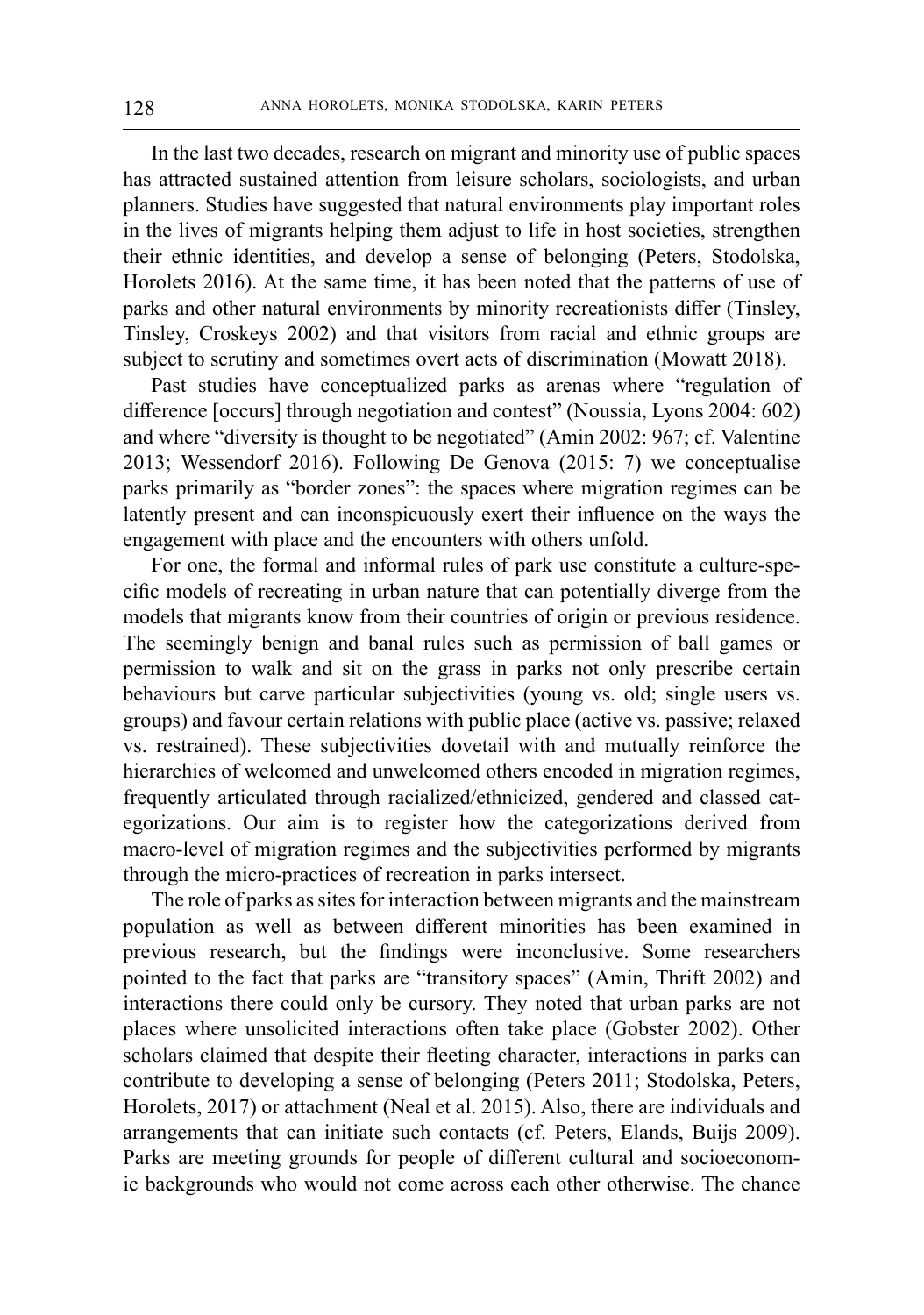of "being together" in parks has been positively evaluated by ethnic minorities and representatives of the mainstream population alike (Peters 2010). As Peters stated elsewhere:

Doing leisure in public spaces creates different sources of interactional pleasure, such as people-watching or public sociability, and often involves interacting with others. Paravicini [1999, in De Vos, 2005] states that in the intersection and transition zones between relaxation and activity, different forms of unexpected interactions occur between people who do not know each other. Through these encounters, people are confronted with differences. Even though these differences can lead to contrast or even to conflict, they can also lead to new ways of looking at things or new social ties [Brunt and Deben, 2001] (Peters 2011: 75).

At the same time, previous research on leisure and discrimination warned that interactions could depend on how others see our identity (Stodolska 2005a, b; Stodolska, Yi 2003; cf. Amin 2002), and therefore the various cultural, social and political scripts that define "others" are likely to be of relevance.

We suggest that studying migrants' leisurely pursuits, and their recreational use of urban parks in particular, can provide insights into how migration regimes are negotiated by migrants. Another question we pose is to what extent the latent operation of these regimes in the informal and seemingly non-coercive contexts may affect migrants' subjectivities.

## **Methodology**

The material for this article has been gathered within the framework of an international exploratory comparative research project "Natural Environments, Interracial/Interethnic Interactions and Inclusion of Immigrant Minorities", which was carried out by the three principal researchers and three research assistants. The data for the study were collected by means of personal, in-depth interviews conducted between 2012 and 2013 with 70 migrants – 13 Latino (3 from Argentina, 1 from Uruguay, and 9 from Mexico) and 13 Chinese migrants in the U.S., 15 Ukrainian and 11 Vietnamese migrants in Poland, 9 Moroccan migrants in the Netherlands, and 9 Turkish migrants in Germany. The interviews, and not observation, were selected as a major research technique in order to elicit comparable data across the four diverse contexts. We relied on snowball sampling and theoretical sampling (Lincoln, Guba 2005) to identify interviewees. Recruitment ceased once the theoretical saturation in each setting has been achieved. The findings we present here cannot be treated as representative for the above groups in the statistical sense of the word, as generalization is not the intent of studies conducted within an interpretive paradigm (Charmaz 2006).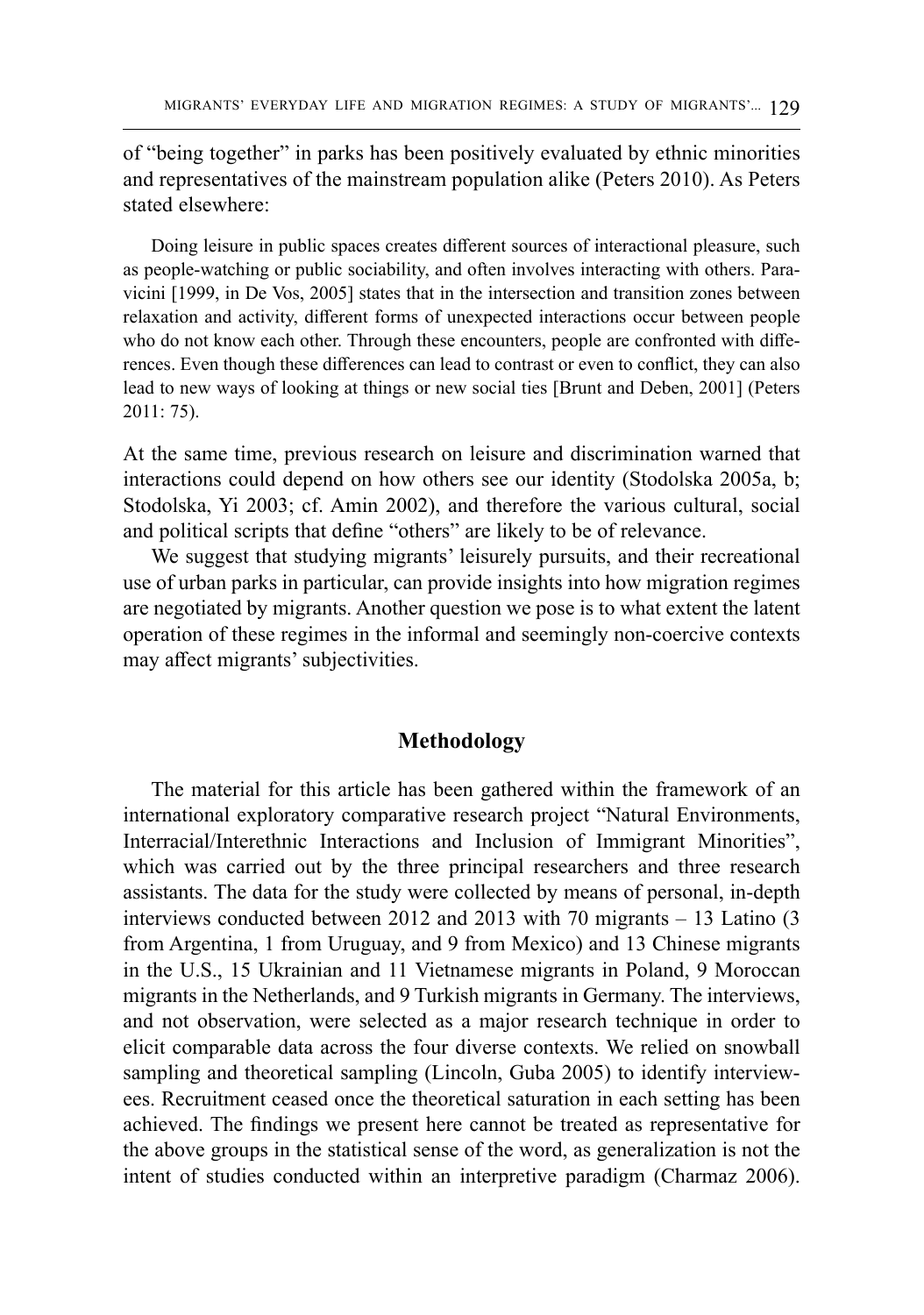Rather, consistently with our paradigmatic stance, our aim was to present the reality from the perspective of the interviewees who took part in the study.

The countries where migrants resided were selected in order to include stories of those who migrated to established (e.g., the U.S., the Netherlands, and Germany) and emerging immigrant destinations (e.g., Poland) on both sides of the Atlantic. The migrant minority groups who are numerous and/or visible in the countries of residence were targeted for comparison. Some of them, e.g., Latinos, are highly heterogeneous, yet often self-identify as "Latino", as well as are perceived and treated as a distinct cultural group by the "mainstream" U.S. population (Stodolska, Shinew 2014).

In the U.S., the initial contacts were made through migrant-owned businesses in town and the community centres serving Latino and Chinese residents. In Poland, the contacts were made through an ethnic church (Ukrainian migrants) and ethnic non-government organizations and businesses (Vietnamese migrants). Several Ukrainian and Vietnamese students acted as key informants introducing the researcher to other participants. Several contacts were also initiated in parks. In the Netherlands, initial contacts were made with a Moroccan-Dutch teacher who served as a key informant and via several Moroccan-Dutch organizations. In Germany, contacts were made in ethnic cultural centres such as a cultural coffee house as well as during special events (e.g., intercultural evening) attended by Turkish migrants.

The research participants represented different demographic characteristics (age, gender) and came from different socio-economic backgrounds. There were 30 women and 35 men, the age ranged from 18 to 74 across the sample. Prior to emigration, they resided in large urban areas and smaller towns as well as in the countryside. The majority of Moroccan and Turkish participants lived in small towns in their home countries while the majority of Chinese and Vietnamese migrants originated from large cities. Among Ukrainian and Latino participants, there was a higher variability in terms of their places of residence prior to migration. The time of arrival to the country of current residence varied from 1 to 52 years. After their settlement in the host countries, they all resided in urban centres (ranging from metropolitan areas such as Warsaw and Dortmund to medium size towns in the North American Midwest and in the Netherlands). Since this was an exploratory study, we intentionally strived to interview people of diverse ethnic and socio-economic backgrounds, as it allowed us to uncover a wide variety of socially-grounded and context-dependent reactions to and ways of making sense of migratory experience.

The interviews were conducted in Spanish, English, Mandarin, Polish, Russian, German, and Dutch by the three principal researchers on the project and by three research assistants who were proficient Mandarin, Spanish, and German speakers. The authors and research assistants were all bi- or tri-lingual,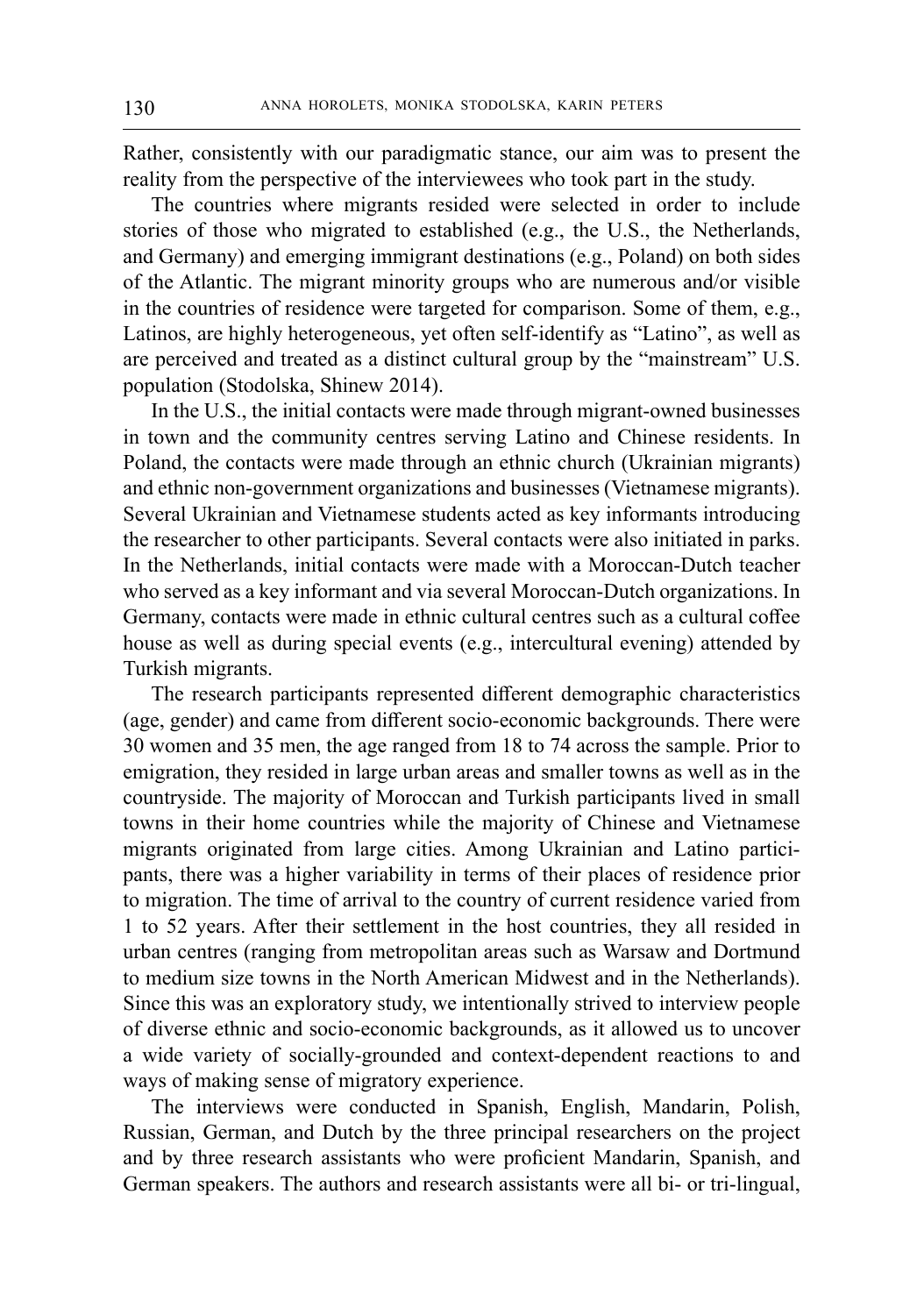although ethnic backgrounds of the interviewers matched these of the interviewees only in two out of six cases. The partial match in ethnic background could have potentially negatively affected the rapport between the interviewers and some of the participants, although a number of measures were used to help participants feel comfortable during the interviews.

The interviews lasted between 45 minutes and 1.5 hours and took place in interviewees' homes, places of work, cafes, in parks and in the offices of the researchers. The interviews were audio-recorded, transcribed in the languages in which they were conducted and translated into English. To protect participants' privacy, they had been assigned pseudonyms in this study. The researchers across four countries were in weekly and, during the data collection process, daily contact to share notes, conduct a preliminary data analysis and to adjust the interview script, as needed. The interviewees were asked a series of open-ended questions about their use of urban parks for leisure in home and host countries. Some of the questions included: 'Do you participate in leisure activities in urban parks and other natural environments here?', 'When you visit urban parks, do you ever interact with people who are not from your ethnic group?', 'Have you ever been treated badly because of your racial, ethnic or immigrant status during your visits to urban parks?'

Constant comparative method that involves comparing data during each stage of analysis (Glaser and Strauss 1967), was performed by coding the data and developing the analytic frame (Charmaz 2006). The process of data coding included three stages: open, selective and theoretical (Glaser 1992). It was our aim to represent multiple points of view among the interviewees. From open coding, in which every thematic thread was labelled, we turned to selective coding, marking the themes that were central to our research design such as perceptions of natural environments or social interactions in urban parks.

In the next sections, following an analytical differentiation between the "institutions-focused" and "discourses-focused" notions of the regime, we will explore the research findings with regard to (1) migrants' perceptions and negotiations of park rules, and (2) the roles interactions in parks play in the reinforcing or challenging the stereotypical "figure of the migrant" (Nail 2015).

#### **Findings**

#### **Perceptions and negotiations of urban parks' rules**

Anyone coming to parks has to adapt to the rules of their use. The aim of this section is to demonstrate how migrant subjectivities inherent in migration regimes came to play a role in this process, and what potential consequences it had for migrants' ability to enjoy being in parks.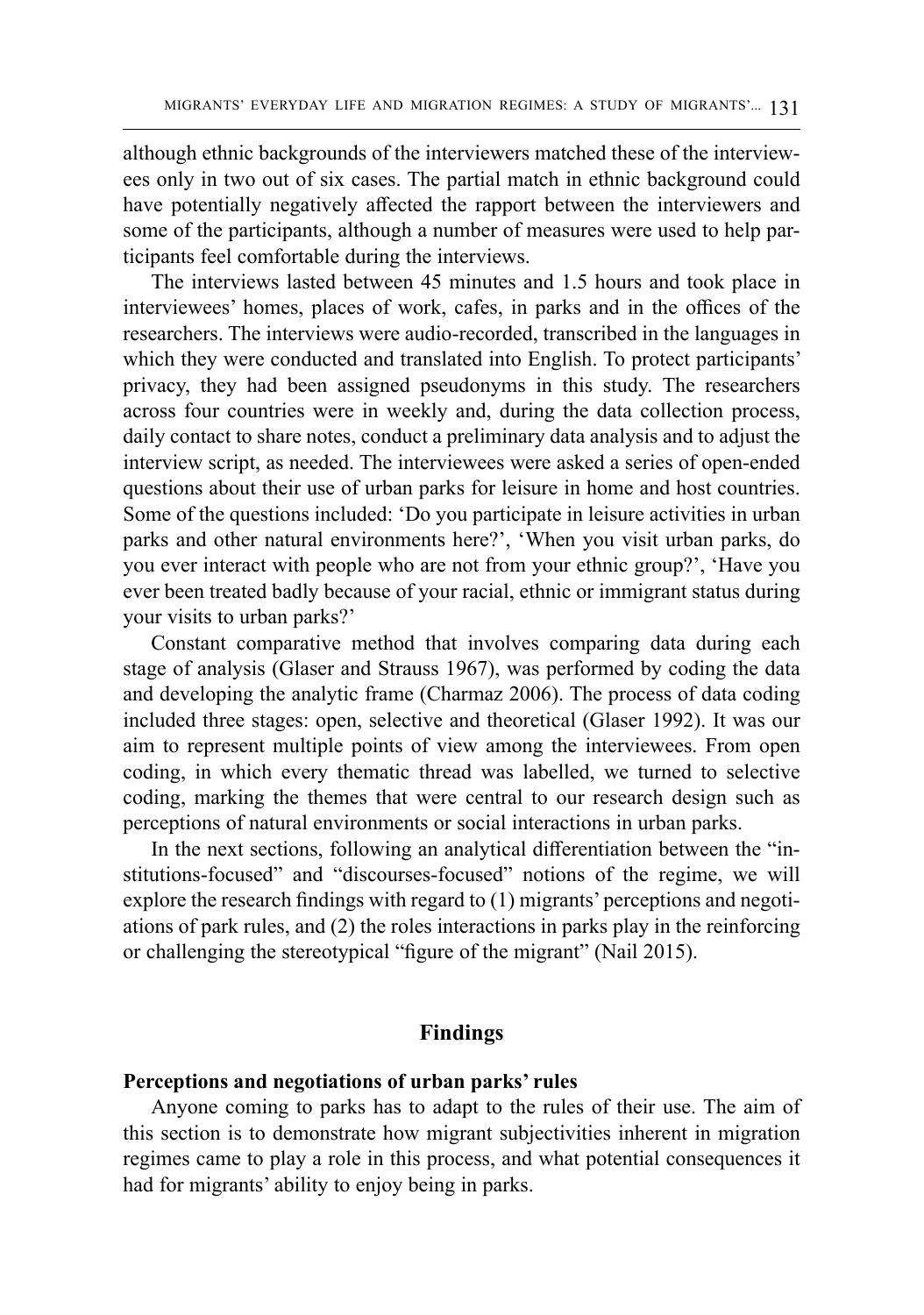The majority of the study participants had a positive opinion about urban parks in their respective receiving countries and most of them frequented these areas often. Overall, parks were not perceived as wild areas but as regulated ones. The appreciation of the ways parks were organized and order maintained was shared by the participants of various cultural and socio-economic backgrounds. The regulations that were considered beneficial included the rules that curtailed littering, the existence of opening hours for parks, and designation of areas for a particular use (e.g., playgrounds, bicycle lanes, cookout areas) that made green spaces easy to navigate. Migrants appreciated the rules for being plain, understandable and allowing for quick familiarization with the "new territory". Some rendered the top-down regulations personally meaningful: migrants considered many park rules sensible and beneficial for them, i.e., providing them with safer and more pleasant environment for relaxation.

*Lorena/Mexico, 42 years old, nurse:* Here [in the U.S.] everything is different because it is cleaner. [...] Here you see, and I've learned that, no littering. On the streets, there are trash cans. If you have a cook-out, you have to clean. There are hours that you have to respect here. From the moment I arrived in this country, I loved it. Here there is more security; here you obey the police, the government. I love that.

While orderliness was appreciated by the migrants, learning new rules made them depart from the familiar ways of using urban parks, e.g. for barbecues.

*Vasyl/Ukraine, 26 years old, construction worker:* Here [in Poland] there are a lot of parks, and everything is clean and tidy. The attitude to nature is better than in Ukraine. For example, in Ukraine, a lot is being cut from the woods, and here the woods cannot be cut, it is not allowed to make a fire in the woods, all these rules... In Ukraine, you want it – you make shashlik [barbecue] and here the straż miejska [city guard] would appear immediately, the police... I think this is a good attitude they have.

The orderliness of parks was perceived by this and other interviewees as a manifestation of the receiving countries' high level of development. Because of the latent presence of such associations in adopting to the rules of park use, migrants became restrained and self-restraining subjects. The quotation below demonstrates how self-restraint was linked to a feeling of heightened responsibility for oneself.

*Mykola/Ukraine, 25 years old, university administration clerk:* One cannot go there [in park] with a beer, it is forbidden. [...] I do not drink alcohol [in public places] here [in Poland] at all. It is not allowed; this is clear... but moreover, when I am abroad, I have this feeling of responsibility... If anything [wrong] happens, one can only rely on oneself.

From Mykola's words it follows that in his own country he would feel more relaxed, even when breaking or bending some of the rules, while as a migrant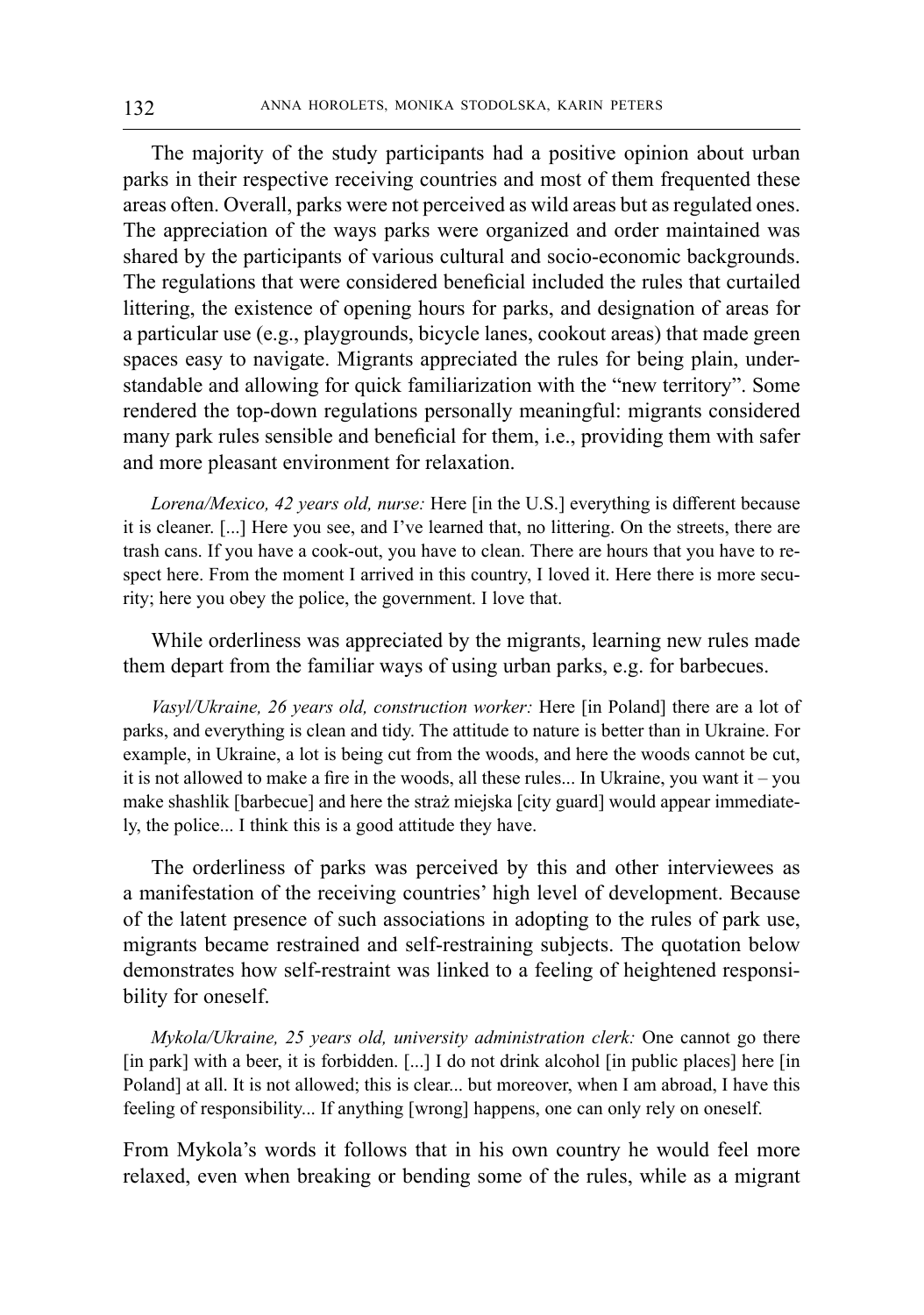– someone who "does not fully belong" – he took on a burden of additional responsibility: his misdemeanour would not only speak of him as an individual but of the whole group, which may be held responsible for his perceived misdeeds.

The appreciation of park safety can also be linked to the operation of migration regimes through everyday practices. Most of the research participants considered park safety an important feature of the local natural environments. For instance, Eduardo from Argentina (30 years old, business owner) commented,

Security [in U.S. parks], for example, is a good thing compared to my country. In my country, in the city where I lived, we had a major park. Very large, very nice, beautiful trees, a very nice lake, but it is very unsafe. And even dirty at times because people would throw things in there. So, these issues mark a difference. And here, for example, I believe that it is very, very safe. I go bicycling in some places like Lake of the Woods, and I will go at any time, and I have no problems. In Argentina, it is not so easy in some places.

Similarly, Moroccan participants praised Dutch parks for their safety. As Zahir (42 years old, public administration clerk) commented, "You just can take your bike and bike in nature. In Morocco, you can't bike. [In the Netherlands] you don't need to be afraid of dangerous things. That is very positive." It seems common sense that people would prefer safe environments to unsafe ones. Yet, the appreciation of parks' safety makes migrants take various forms of monitoring and surveillance for granted.

Not all regulations, however, were appreciated by all of the interviewed migrants. For instance, some participants from Turkey who originated from rural areas felt uncomfortable in Dortmund parks because of the regulations allowing nudity in public places, which was in sharp contrast with their religious beliefs and upbringing. For some Moroccan interviewees, who came from rural areas as well, the orderliness of Dutch parks was perceived as excessive and standing in the way of them being able to fully enjoy contact with nature. The ban on making barbecues in parks was also perceived as a surprising limitation by some of the Ukrainian and Turkish participants, who were used to this form of picnicking in their previous places of residence. The Turkish interviewees, however, reported that these regulations were loosened with time as Dortmund municipality began to adjust to the growing numbers of migrants from Turkey.

Engaging in the process of rule negotiation was not a very common practice, however, nor was it a form of direct resistance. Very few of the interviewed migrants admitted to breaking the rules of park use (e.g., drinking beer in a park). Only one person spoke of breaking the rules knowingly. Tuan, a participant from Vietnam (26 years old, free-lance computer graphic artist), justified his actions by his young age at a time, by the fact that he did it in a group and that this particular rule was also broken by the mainstream population. Moreover,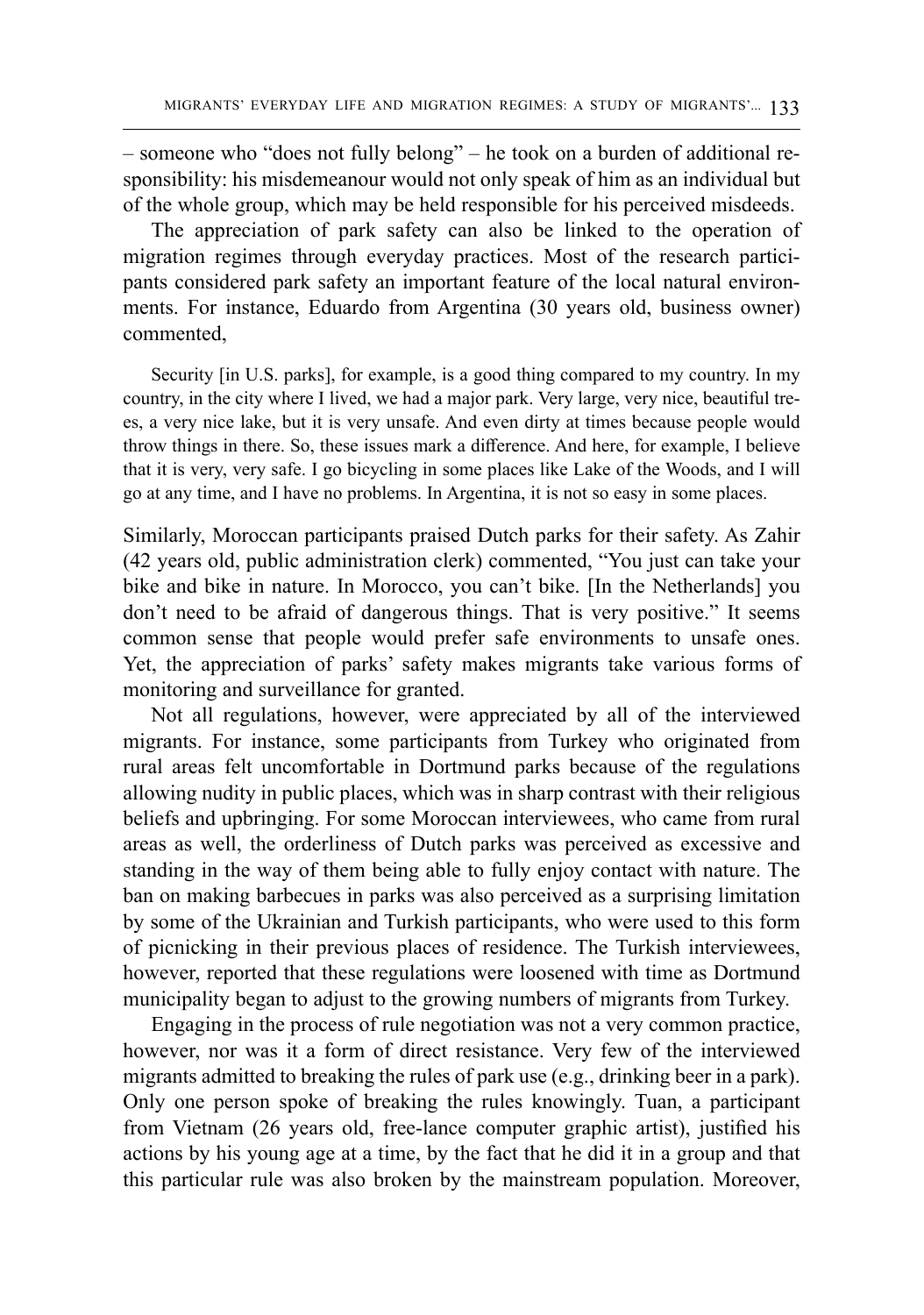drinking alcohol was reserved for neighbourhood parks only; Tuan stated he would be "afraid" to do it in the more frequently visited, historic downtown parks.

The appreciation of rules and making them personally meaningful is one of the ways for migrants to internalize the subjectivity of a "good" "law abiding" migrant. Also, the scarcity or instances of breaking rules (or the reluctance to speak about it with researchers) can be interpreted as migrants' wish to present themselves to the receiving society as law abiding citizens. It can be argued that the normalization of self-restraint by migrants themselves mirrors migrants' "suspect subjectivity" (cf. Ragazzi 2016) and the excessive institutional surveillance inscribed in migration regimes, as well as it mirrors an expectation that migrants will be grateful to the country that "hosted" them.

# **Interpersonal interactions and migrants' reactions to discrimination in urban parks**

Apart from the formal rules, the interactions between migrants and other visitors that take place in the parks are another channel whereby migration regimes work in everyday life. In interactions, migrants' subjectivities are activated by the way other park users perceive and categorize them. The first-hand contact during leisurely pursuits in the park can either reinforce or challenge these stereotypical categorizations.

The participants in our study often indicated that approaching others in parks and striking an informal conversation was rare. Moroccan migrants in the Netherlands, Ukrainian migrants in Poland, and Chinese and Latino migrants in the U.S. used parks side by side with the mainstream population in the mode of non-intrusive co-existence (cf. Peters 2010), as the following quote illustrates:

*Husain/Morocco, 35 years old, IT consultant*: The difference is when you walk in a park here [in the Netherlands] people mind their own business. There [in Morocco] people are curious, so people can just start talking to you, want something from you, and that's disturbing if you just go for a walk, clearing your mind. But here nobody is talking to you …. I prefer that everyone minds their business. I don't need someone to try to sell you flowers, or sell you something, to disturb your rest.

The styles of personal interaction seemed to be determined by both the location (e.g., informal rules regarding privacy in park settings might have been stricter than in other public places), and cultural norms of the actors. For instance, it appears that the cultural norm of "civic inattention" (Goffman 1971) was slightly stricter in Poland and the Netherlands than in the U.S., where saying "hello" or commenting on a child's dress were reported as rather usual forms of interaction with strangers in parks. The contrast between the two quotations below demonstrates this difference: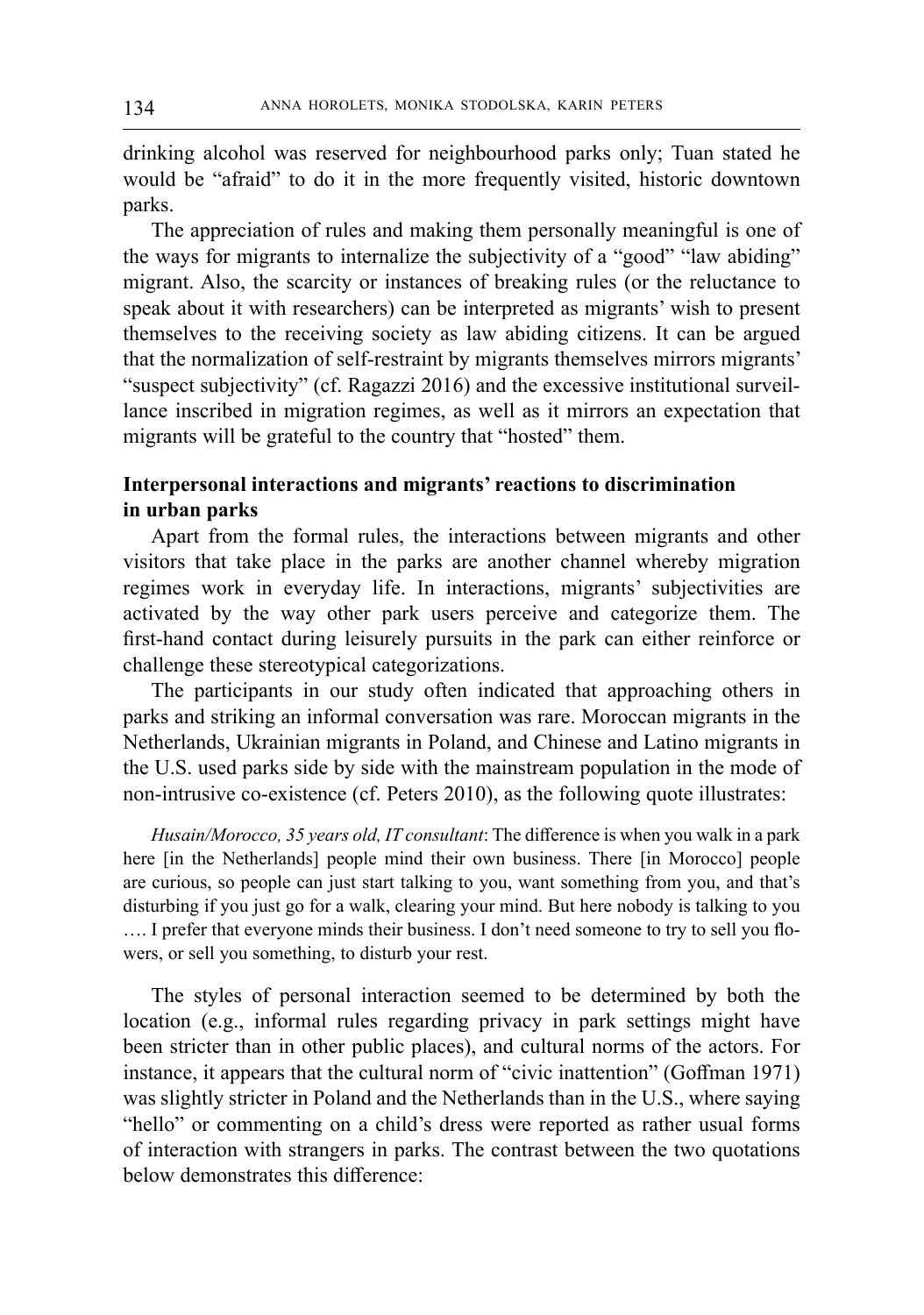*Lan/Vietnam, 24 years old, PR agency employee:* I would be scared if someone approached me [in a park] and started talking. (...) I'd probably think they want to rape me.

*Eduardo/Argentina, 30 years old, business owner:* We always had good experiences. (...) American people were always very nice. We sometimes play the guitar, and they gather around and get close by to tell us that they like it a lot, to talk.

Children and dogs were triggers that allowed cursory exchanges to take place; therefore, interactions in parks also depended on the life-stage and the lifestyle of our interviewees and other park visitors. Due to closer contact, however, these "conversation starters" could also cause some conflicts such as competition for park amenities or spaces, as in the quotation below:

*Angelica/Mexico, 30 years old, housewife:* I have gotten a chance to see people [in U.S. parks] who get bothered because the kids want the same swing. So, I do see that… that they get bothered (...). You see their appearance – like their faces.

This finding lends confirmation to research on user conflict that often takes place in natural environments (Schneider and Hammitt 1995; Vitterso et al. 2004) and on interethnic/interracial competition over the use of public resources that frequently manifests itself in urban green spaces (Sharaievska et al. 2010).

Migrants in this study also spoke about situations when they felt mainstream park visitors were unwilling to establish contact with them or even spend time in close proximity:

*Chi/Vietnam, 20 years old, student:* I remember that I wanted to sit on a bench, and I asked a Polish person who had been sitting there if I could sit next to her, and of course she agreed but she looked at me as if [saying] "I don't like [this] much, I don't like [this] much."

Similar observations were made by Vira from Ukraine and Lorenzo from Mexico who recounted negative treatment in parks experienced by members of visible minorities.

*Vira/Ukraine, 36 years old, secondary school teacher:* I've been a witness to a situation when a dark-skinned guy was passing by [in a park], of a different race so to speak, and they [Polish children] started pointing their fingers at him. (...) Should I have told these children this was bad to behave like that?

*Lorenzo/Mexico, 22 years old, waiter*: There were one or two occasions [in U.S. parks] that they made faces at me or that I found out that they were talking about me, "Oh, that's a Mexican. He is a Mexican." It bothered me...

On other occasions, migrants felt that they became objects of attention because of their use of native language:

*Tamara/Ukraine, 24 years old, music business manager:* When I spoke to my friends in Ukrainian once or twice I overheard passers-by called us "Ruskie" [a derogatory Polish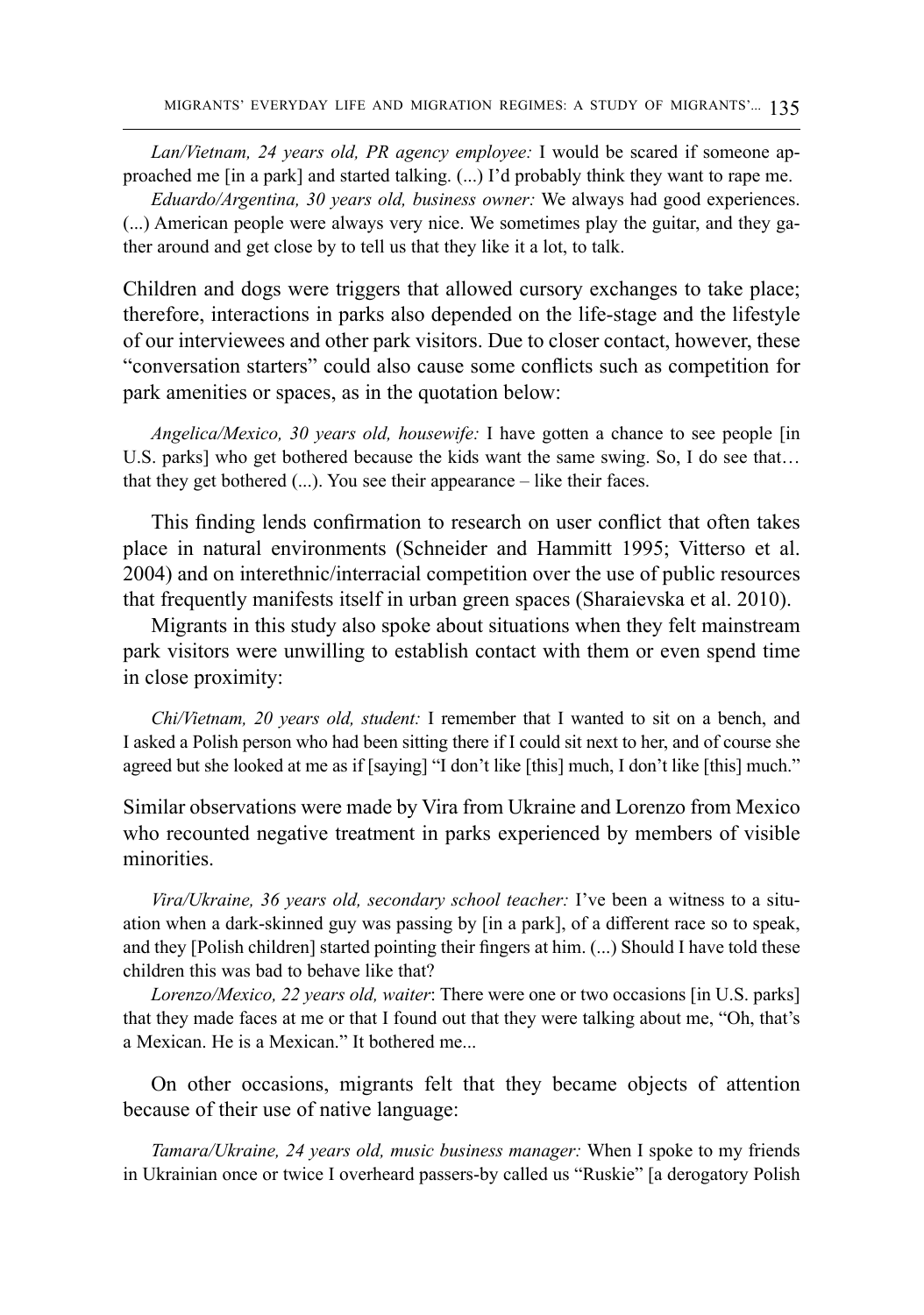term used to describe people who speak Eastern Slavic languages], it was not very friendly. Sometimes I feel something like that, when I am talking on the phone [in public places] for instance, it's not often, but for example, when I speak in Ukrainian, I've got a feeling that in Poland one speaks in Polish and when one uses another language this is not quite all right.

One of the Moroccan-Dutch interviewees in the Netherlands also observed that speaking out loud in public places was not valued and that he took this unwritten rule into account.

This confirms the findings of previous research on the presence of discrimination in urban natural environments (Gobster 2002; Sharaievska et al. 2010) and the fact that some members of the mainstream population perceive that migrants, and undocumented migrants, in particular, do not have the right to be present in such spaces and to use publicly-funded recreational resources (Burset, Stodolska 2012). It is interesting to note that unlike the Vietnamese, Ukrainian and Mexican participants, first generation Moroccans interviewed in this study were aware of discrimination experienced by others in urban parks but did not seem to be bothered by it. As one of the interviewees who worked as a volunteer with a Moroccan organization strikingly stated, the first-generation migrants accepted certain types of mistreatment as they did not consider themselves "full citizens of the Dutch society."

Apart from the occasions of verbal discrimination similar to the ones illustrated by the quotations above, migrants also repeatedly reported the feeling of being observed or closely watched in public spaces in the U.S.:

*Angelica/Mexico, 30 years old, housewife:* They look at you poorly, and you feel like they're looking at you poorly. You feel it right away when they're looking at you.

*Cervando/Mexico, 35 years old, restaurant worker:* We're already used to it. In the looks…in the looks, we're already used to it; we don't see it as an offense anymore.

This feature has also been reported by other researchers. For instance, Kloek, Peters, and Sijtsma (2013: 412) quoted a second-generation Dutch Moroccan participant describing a similar experience:

You can see the people look at you and your family and thinking: "It's the 'veil family.' What are they doing here?" People just stare at you, you know. And I understand we are a little bit different, so it is acceptable to look at us. However, I think it's rude and disrespectful when people really start to stare at my family and me when we are just walking in the woods.

The quotations above illustrate that the other park users' "gaze" can be perceived by migrants in different ways, from feeling antagonized, uneasy or uncertain to treating it simply as benevolent interest. Some migrants also "get used to"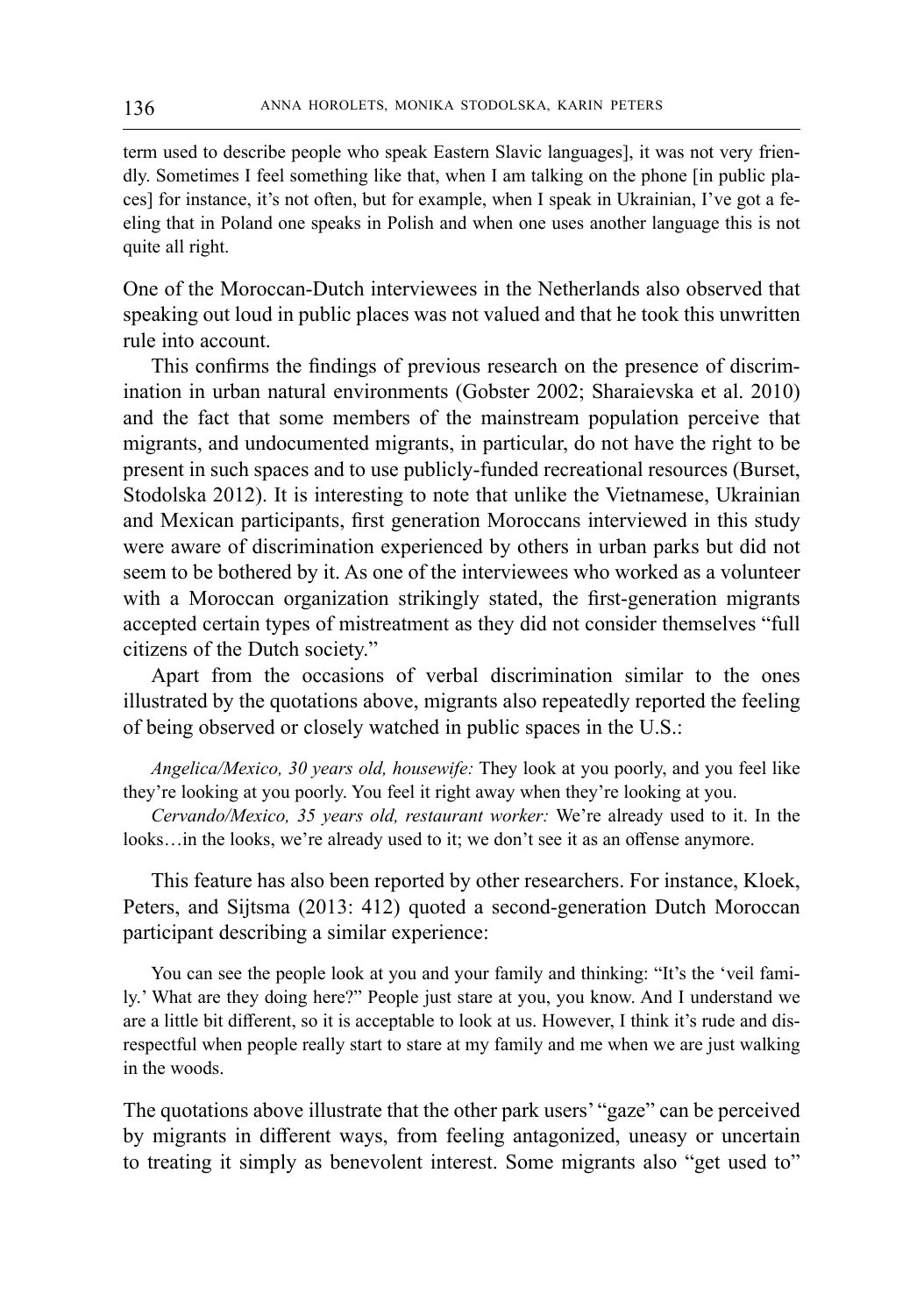the gaze they experience in public settings and, with time, perceive it as less offensive. Regardless of particular reactions, however, these quotes seem to emphasize the importance of performative self in leisurely interactions in urban parks. Parks, similar to other leisure settings (cf. James 2000), make people feel "on stage". Despite the idealistic image of parks (and leisure more broadly, cf. Long et al. 2011) as a domain of freedom and relaxation, parks can function as a stage for complex games of identity construction, in which one's prestige and social status as well as belonging are at stake. Others' "gaze" has strong control and disciplining functions. It was striking to see that migrant park visitors and adolescent girls from Australia, who attended swimming pools in James's (2000) study, paid similarly much attention to the way other people looked at them and were rather anxious about it. The girls who were concerned about their body image used certain tactics to deal with this "disciplining gaze". These tactics included avoiding swimming pools altogether, spending time in larger groups or choosing distant swimming pools where no-one knew them. The tactics used by migrants in our study seemed to be surprisingly similar. Both were stemming not simply from a particular situation of interaction but from a broader regime (gender and migration, respectively) (cf. Connel 1987).

One of the most common reactions to discrimination has been **withdrawal**, or **avoidance**. For instance, many of the Turkish interviewees in Germany, who were not accepting of nudity in parks, chose to spend their free time in privately-owned gardening lots. Ignoring sneers and stares and not paying attention to other people was also reported:

*Gabriel/Mexico, 29 years old, gastronomic business co-owner:* Ah, looks, I don't even notice them when I go to the [U.S.] parks. I am not aware of that because I go to a park to distract myself. I don't go to see if they're racist or not. I go to a park, and I don't care if there's a White, Chinese, Mexican, or Black. I go to a park to clear myself and get rid of the stress that I have from work, from everything that happens.

Avoidance and withdrawal as tactics for dealing with discriminatory behaviour did not mean migrants agreed with the discrimination. Rather they tried to rationalize such conduct and, paradoxically, sometimes came up with counter-narratives that were also somewhat discriminatory. In the example below a Vietnamese study participant, Lan, who belonged to higher social strata and held a white-collar job in Poland, used a language demeaning to people of lower socio-economic class to protect her dignity and to rationalize her negative experiences. In her words,

If someone thinks I take their job, although they do not have an education, knowledge and good manners, do not know languages and generally are not fit for the job that I do, I just feel sorry for such people because they never achieve anything, they just do not work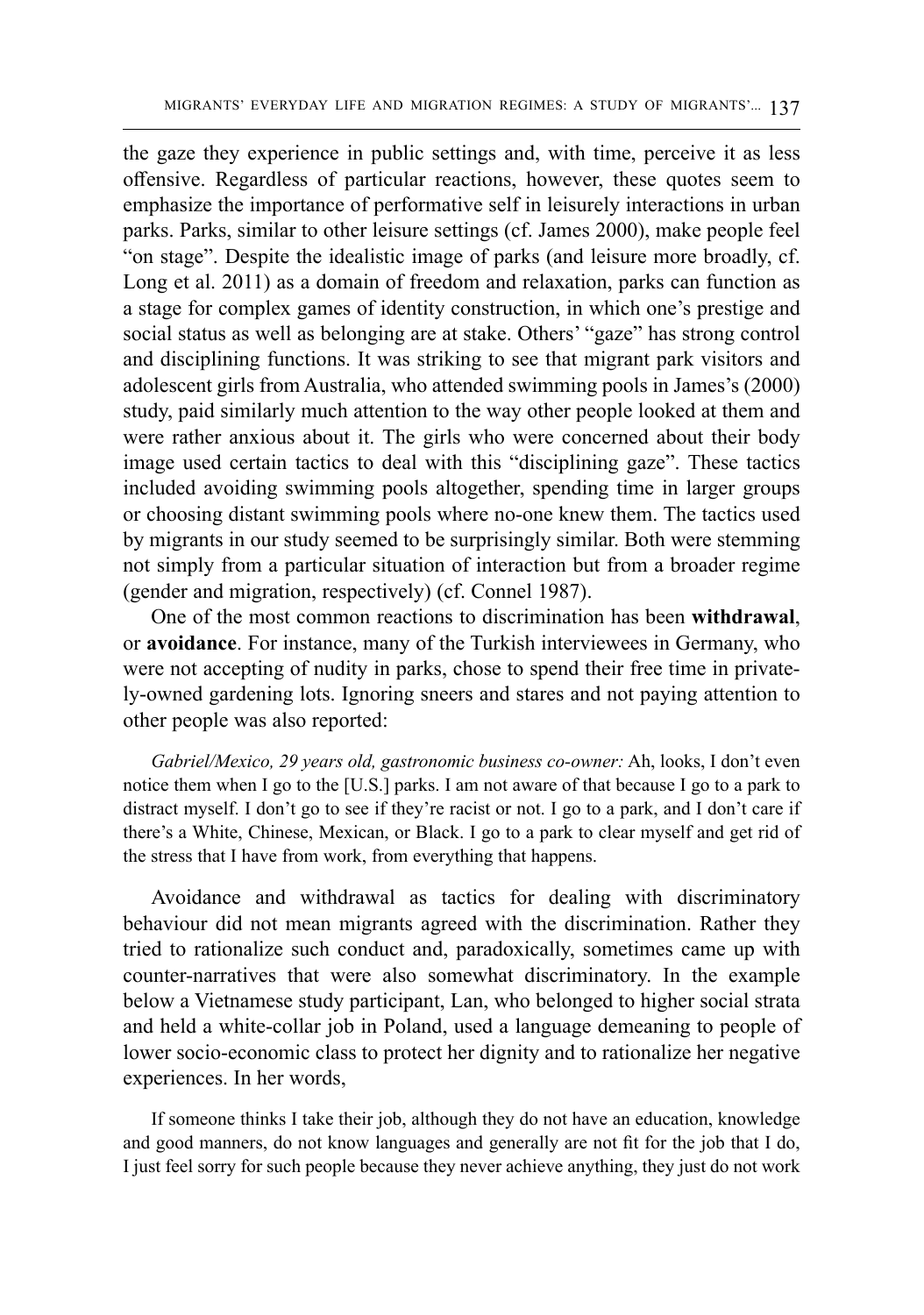hard enough. We live in a state with a free market, and free market selects those who are the best. So, if it did not select them but me, it simply means I am better, and of course, if they will work harder, they can get my job.

While being an example of challenging the stereotype of migrants "taking mainstream population's jobs" inherent in migration regimes, Lan's line of reasoning simultaneously reinforces the hierarchical distinction between welcomed and unwelcomed migrants, which is pivotal to these regimes. It is also important to note that Lan was forced into adopting the tactics of withdrawal or avoidance despite her high social status, for she belonged to a visible minority in a rather ethnically homogenous Polish society, which made her particularly vulnerable in public places (cf. Grzymała-Kazłowska 2007). In other words, it was easier for her to negotiate her migrant status in work environment where her cultural capital provided her with an advantage than in public places where her migrant subjectivity came to the forefront due to her racial distinctiveness.

Yet, withdrawal and avoidance were not the only options available in conflict situations. Although such responses were rare, some migrants chose open **confrontation** with people whose behaviour towards them was unwelcoming or hostile. Lorenzo (22 years old, waiter), a Mexican migrant in the U.S. who was bothered by people making faces at him and talking about him in a park, described his reaction:

I was already annoyed, so I told them if they had a problem or something... [Interviewer: So, what happened?] Some got scared and left because I was… I think I was a little bit violent. And the other two told me that they weren't talking about me. (…) I spoke to them in a loud tone of voice.

Confronting the others and establishing one's right to place in an open confrontation was sometimes facilitated by a group.

*Angelica/Mexico, 30 years old, housewife:* Sometimes [when there are several of us], we do comment that this person is looking at us poorly. When it's several of us, we stay [in the park] because we say, "Why are we going to leave?" But when it's you by yourself, well, then you leave.

Although in the example above the presence of other co-ethnics in a U.S. park was empowering, the ethnically enclosed group functioned as an "alternative audience." In other words, migrants in a group of co-ethnics became more empowered and could afford to ignore the "disciplining gaze" of mainstream park visitors or switch from retreat to confrontation as a tactic of dealing with negative treatment.

Another reaction to discrimination by migrants in parks was practicing various forms of "**invisibility**" (cf. Juul 2011; Knowles 2013). Some migrants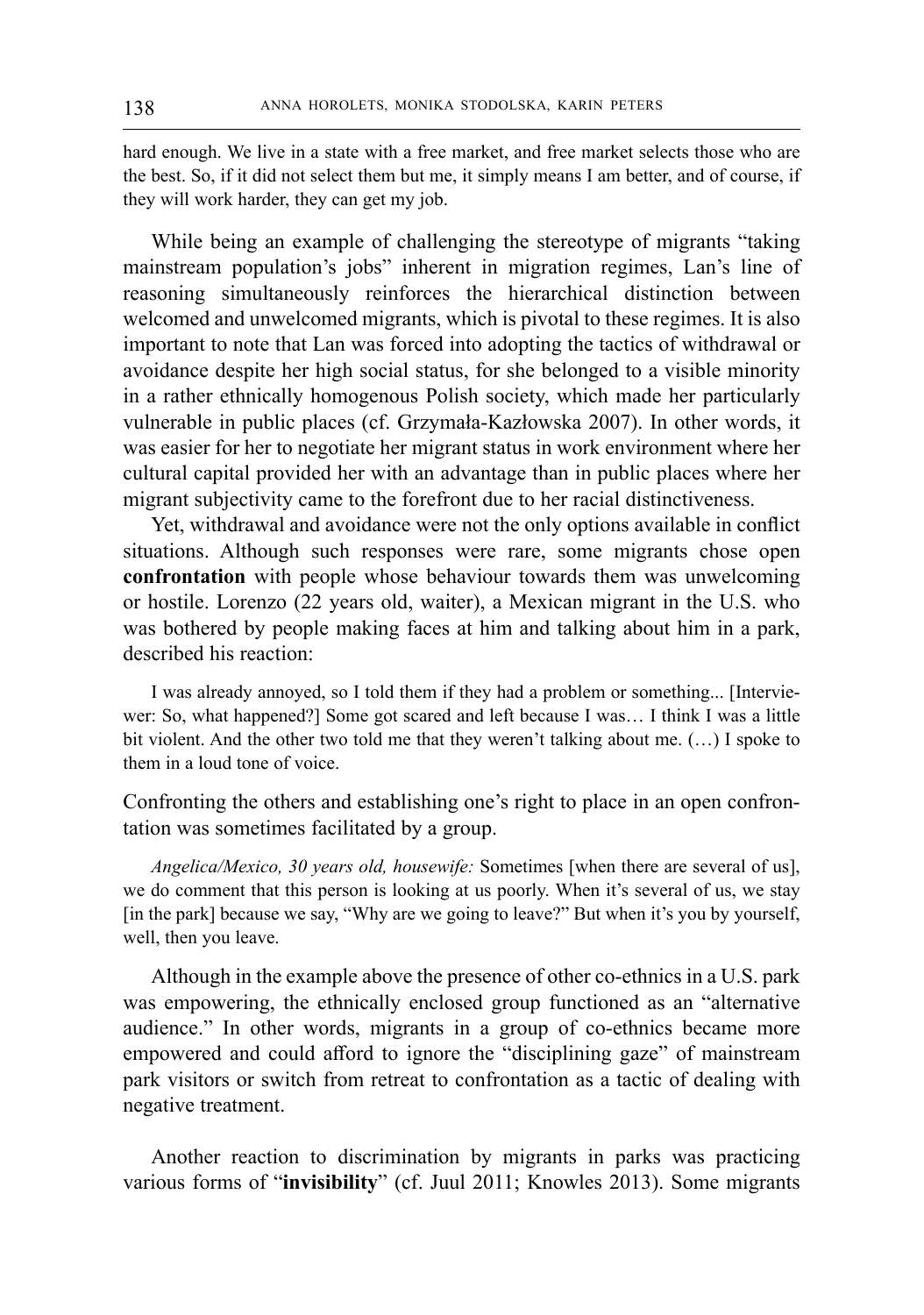(e.g., Vietnamese undocumented migrants in Warsaw) tried to pose as tourists hanging a defunct camera around their necks to avert the attention of the police (cf. Kindler, Szulecka 2013). They consciously switched between the categories of mobile subjects, since in broader mobility regimes tourists were usually entitled to more privilege and freedom, compared to migrants (Glick Schiller and Salazar 2013). Other research participants tried to "pass" as members of mainstream population or minority with a longer history of presence in a receiving country and not associated with lower socio-economic status, using their embodied characteristics or cultural capital:

*Dolores/Mexico, 55 years old, translator:* [replying to the question about discrimination in U.S. parks] Oh no, but not us. Not to us. And the reason why is probably because we come from Italians, so we don't look more... we don't distinguish ourselves.

*Alla/Ukraine, 35 years old, project manager at an NGO:* No-one looked at me as if I were a labour migrant who worked at the black market or took someone else's job. Besides, I learned the language very quickly, some basic stuff first. And also, one cannot say if I am a foreigner from my accent, at least so I was told, and if I did not have to speak a lot, no-one knew I was a foreigner.

Overall, in the context of park visitation, migrants' reactions to unwelcoming attitudes and discrimination that would challenge migration regimes' framings have been rather infrequent. The instances of resistance were far outnumbered by the cases of compliance and acquiescence. In the following section, we will consider the potential reasons for and consequences of this state of affairs.

## **Discussion and Conclusions**

The findings of our research show how migration regimes tacitly operate in the sphere of migrants' everyday life, in leisurely use of urban parks in particular. These regimes act upon migrants by invoking their migrant status in situations when they simply seek relaxation, and by promoting certain migrant subjectivities, e.g., of law-abiding citizens. These mechanisms work latently and indirectly primarily through the very fact migrants have to position themselves in relation to the stereotypical preconceptions held by other park visitors they interact with. In public spaces such as parks, migration regimes operate when migrants are addressed as stereotypical others. The efficiency of the regimes' operation in these seemingly depoliticized spaces stems from the fact that migrants are taken by surprise and not prepared or even not willing to actively engage in negotiation of these preconceptions, not least due to the fact that they come to parks for relaxation.

Our findings corroborate earlier research suggesting that migrants often wish to remain "invisible". For instance, Valenta (2009: 356) who examined identity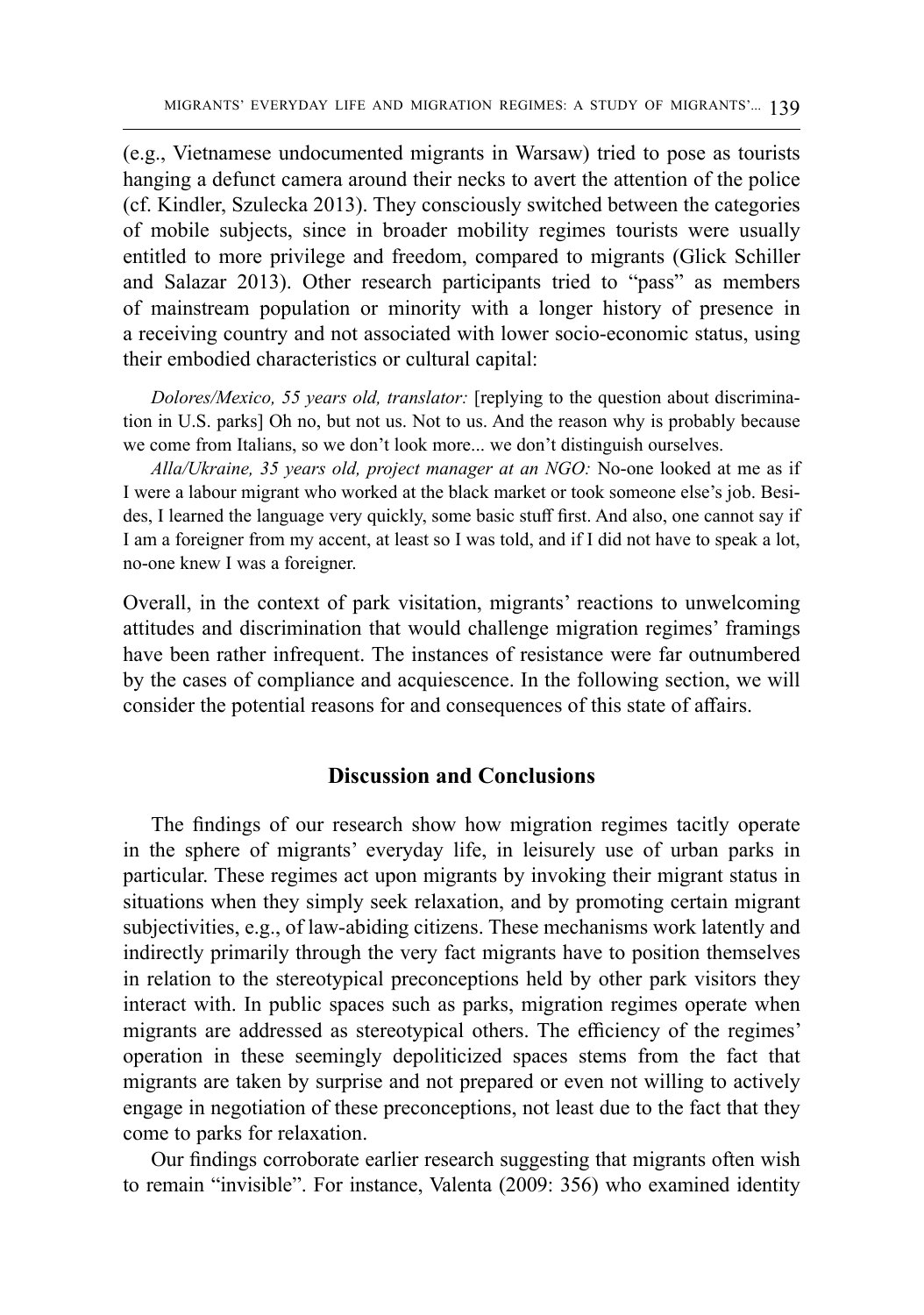construction among ex-Yugoslavian and Iraqi migrants in Norway, stated, "my informants have experienced discrediting in interactions with Norwegians. […] everything from a lack of respect to direct verbal racist insults." He referred readers to the early work of Eidheim (1969) who "focus[ed] primarily on how members of a stigmatized ethnic group experience varying degrees of discrediting and discriminatory practice" (Valenta 2009: 356) and suggested that this represents a manifestation of "a burden of ethnicity" in everyday life. It is hardly surprising that both in our and in Valenta's (2009) studies, "passing" as a member of a mainstream group was frequently used to overcome the experience of discrimination (cf. Juul 2011; Harrison, Moyo, Yang 2012). Although, in the short run, this strategy can make individual migrants' use of parks more enjoyable and satisfactory, in the long run, it can reinforce the subaltern status of the group in the host society (cf. Truong 2011). In the context of migration regimes, migrants' wish to remain invisible in parks can be read as a strategy to exit the very framework that these regimes lock them in. Yet, since the full exit in all dimensions of social life is hardly feasible, the partial exit actually reinforces migration regimes in the long run, even if it alleviates their pressure in a given moment.

At the same time, not all migrants can "pass" due to their being "visible" minorities, especially in public places where one's racial and ethnic background is visible and audible to others (Stodolska 1998; cf. De Genova 2015: 6). When one cannot "pass" as a member of the mainstream and also has no means of openly challenging the existing patterns of interaction (e.g., no group support or protection from the law enforcement), the only possibility is withdrawal. Withdrawal to their own group for protection and support, however, can strengthen the negative perceptions among the mainstream and deepen symbolic fragmentation of public space. Withdrawal reproduces the very idea of treating migrants as a discrete and separate group by turning it into social practice.

The rewards for withdrawal and invisibility are more readily available than those for the attempts to resist the already established perceptions among the mainstream population that constitute a part of migration regimes. While migrants' resistance in the form of seeking support in one's own group or individual acts of confrontation did take place, they might have unintentionally reinforced an image of migrants as threatening, which incidentally fits master narratives of migration regimes. Thus, the latter remain largely invisible in the acts of spending free time in parks, yet they exert latent influence on migrants. The very wish of migrants to find relaxation and their desire to have an enjoyable time in urban parks reinforces migrations regimes by gently pushing migrants to invisibility or withdrawal. This finding provides a new understanding of how migration regimes and leisure practices are interlinked.

Our study has been exploratory in nature and we cannot draw conclusions that would be representative for the groups whose members took part in the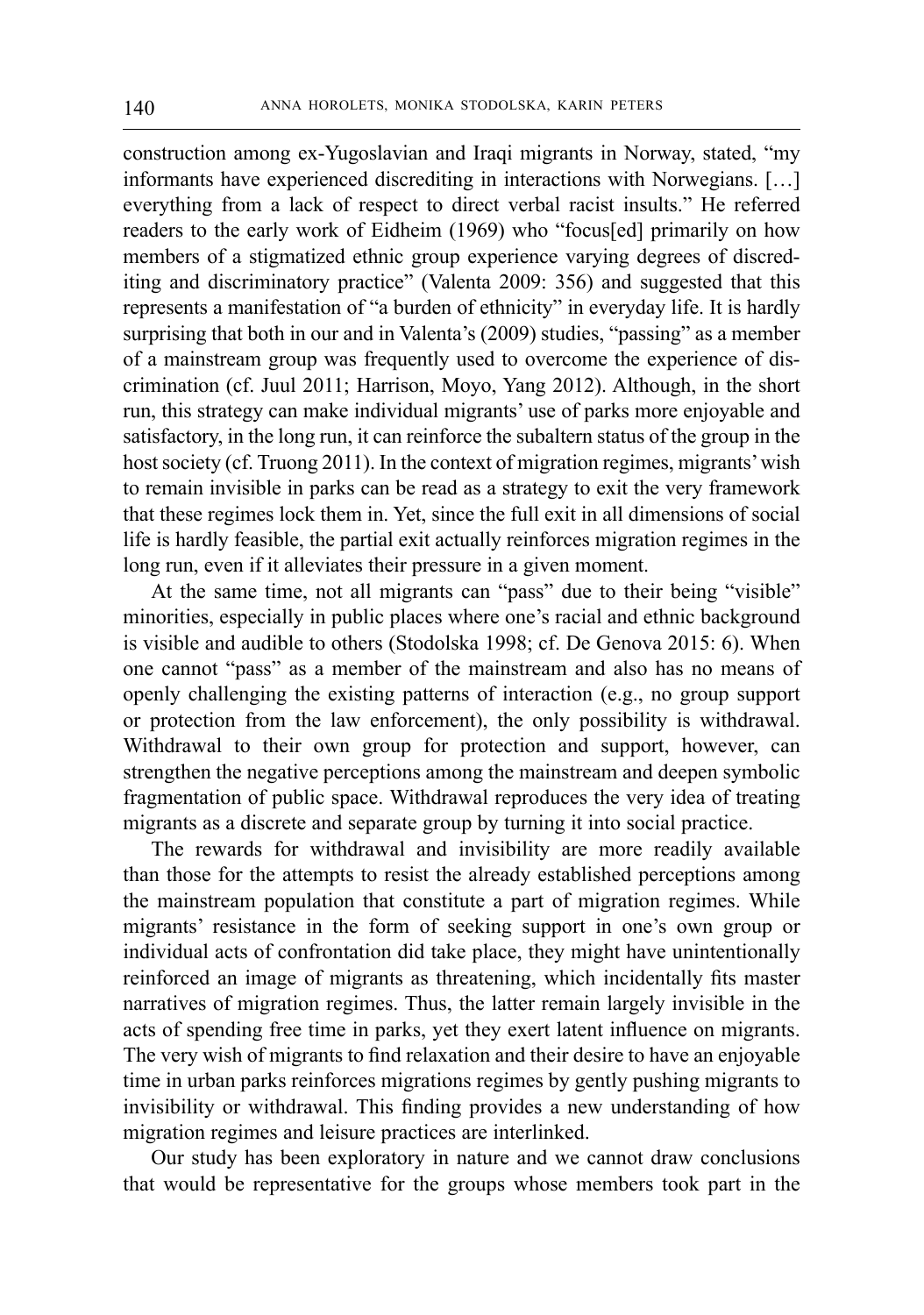project. Yet, some differentiation was noticeable not only between the studied groups but also within them. As our comparison with adolescent girls (James 2000) signalled, the intersectionality of exclusion (cf. Korteweg 2017) has to be considered when further studying how migration regimes operate in urban public places. The factors that should be taken into consideration can be placed on the scale from macro (e.g., the history of relations between home and host country, including the post-colonial or post-socialist involvement) to mezzo (municipality policies, current socio-political situation) and micro (e.g., features of particular parks or individual migrants' resources and aspirations).

What we can tentatively conclude is that not all migrants were similarly affected by the latent operation of migration regimes in urban greenspaces. The embodied visibility of migrants as compared to other park users was one important differentiating feature, regardless of their length of stay in the host countries: for the migrants who were visibly different or used different language/spoke with an accent it was more likely that their migrant status would be invoked in interactions, especially in more ethnically/racially homogenous societies (such as Poland). While "invisibility" tactics were generally not available to them (unless they masked as tourists, i.e., switched the categorization of their difference), "visible" migrants could withdraw or resist when they had additional resources, such as social capital. For instance, Mexican migrants in the U.S. reported that when provoked by other users' hostility, they sometimes used confrontation tactics when recreating in a group of co-ethnics. Confrontation was, however, rare across groups. The avoidance tactic was far more frequently used, which would include both ignoring/rationalizing discrimination and refraining from the use of certain places altogether.

Similarly, gender and age were among factors that further differentiated the way migration regimes acted upon migrants in parks. For instance, young men who belonged to visible minorities were discriminated against more often than women from similarly visible groups, and thus men's potential for negotiating the subjectivities ascribed to them appeared to be more limited than that of women. Migrants who stayed in host countries for a longer period had chances to devise more sophisticated tactics of withdrawal or avoidance, yet the length of stay did not prevent their migrant identity being invoked at the moments when they least expected it and/or least wanted it to be brought into an interaction (e.g., due to the slight accent they possessed). The probability that migrant status – and not other aspects of migrants' subjectivities – will be invoked appeared to be higher during anonymous interactions, i.e., not in the neighbourhood parks where people gradually came to know each other if not by name than by sight, but in the parks where visitors were complete strangers to each other.

Migrants' interpretations of discrimination and discomfort they had experienced in parks seemed to indicate that they attributed them rather to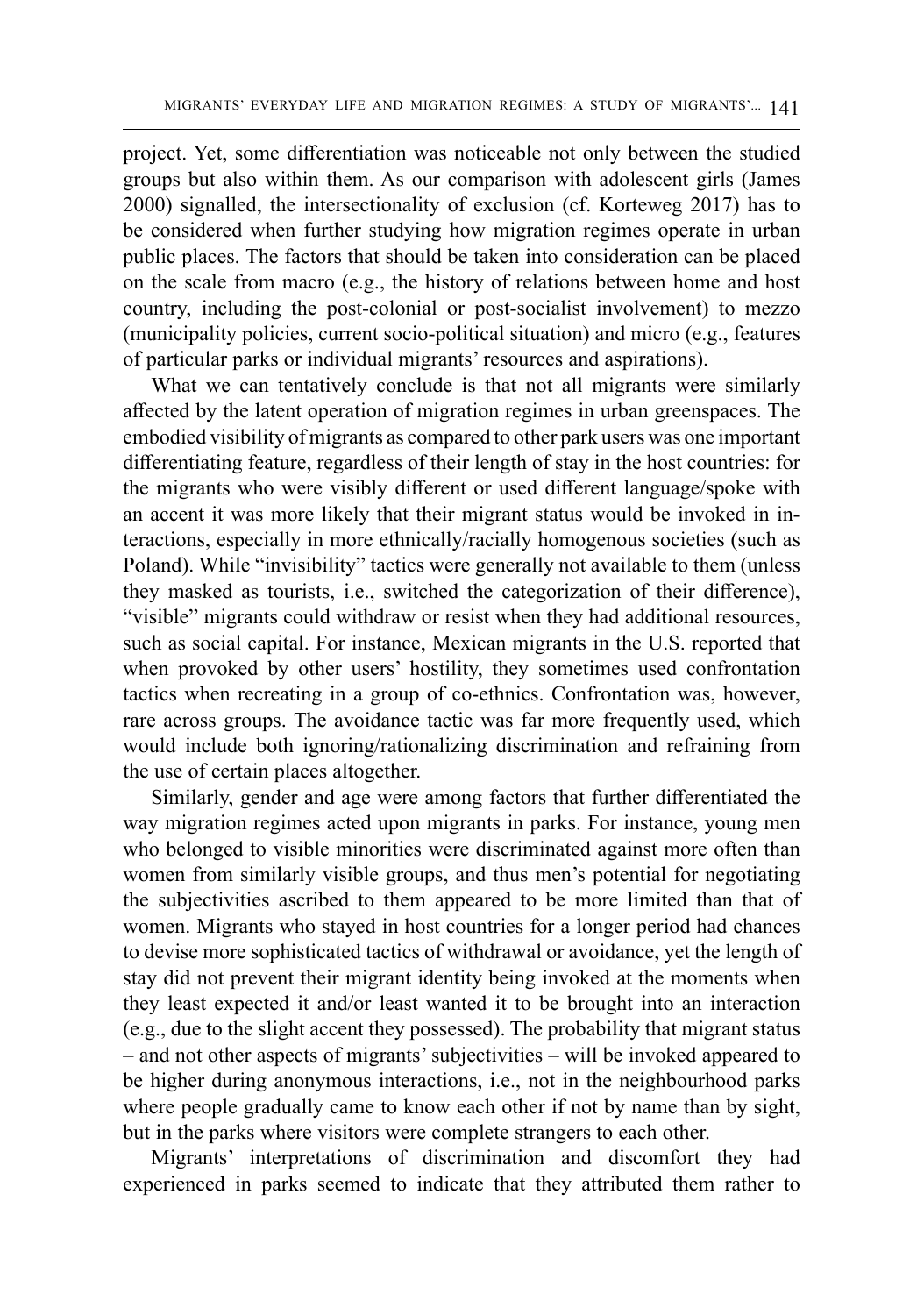individual characteristics of the members of the mainstream population than to the systemic features of the host societies (i.e., discrimination being a part of the institutional system, see Bonilla-Silva 2003; Kamali 2009). For instance, when asked about discrimination experienced in parks, several participants either denied having been exposed to any mistreatment or said that people who had engaged in these acts were "uneducated". Similar attitudes were registered among Korean migrants in the U.S. who had attributed discrimination to their lower socio-economic status (and not ethnicity) or to the personality traits of the perpetrators (Yi 2005). These attitudes have also been observed among Dutch-Moroccan women whose strategy of negotiating discrimination in parks included justification of the perpetrators (Kloek, Peters, Sijtsma 2013: 414; cf. Kloek, Peters, Wagner 2015). Migrants' proclivity to ascribe negative experience to individual rather than systemic causes as well as to seek justifications for discrimination can be linked to the "transparency" of migration regimes in everyday life settings such as urban parks. Migration regimes' latent operation is unnoticed by the subjects whom they control.

Does it mean that the future is bleak, and the subaltern position of migrants will be constantly reproduced, also in leisure contexts? Not necessarily. Although in our material there was just one such instance (in response to Turkish migrants' park use preferences, the previously prohibited barbecue pits were introduced in Dortmund parks), there are examples of change in the rules of parks use due to migrants' collective action or their collaboration with NGOs (cf. Vasishta, Angelo 2009). There are also proposals of interventions aimed to foster migrants' inclusion in urban greenspaces (Rishbeth, Blachnicka-Ciarek, Darling 2019; Ganji, Rishbeth 2020). Yet, while we do not see migration regimes as unchangeable, in this article our aim has been to draw attention to their high potential for reproducing through everyday practices.

#### **Acknowledgement**

The authors would like to acknowledge help from three research assistants who participated in collecting data for this project: Mariela Fernandez, Ella Duan, and Jan Neumann.

#### **References**

- Amin, Ash. 2002. Ethnicity and the Multicultural City: Living with Diversity. *Environment and Planning* A, 34,6: 959–980.
- Amin, Ash, Nigel Thrift. 2002. *Cities: Reimagining the Urban*. Cambridge: Polity Press.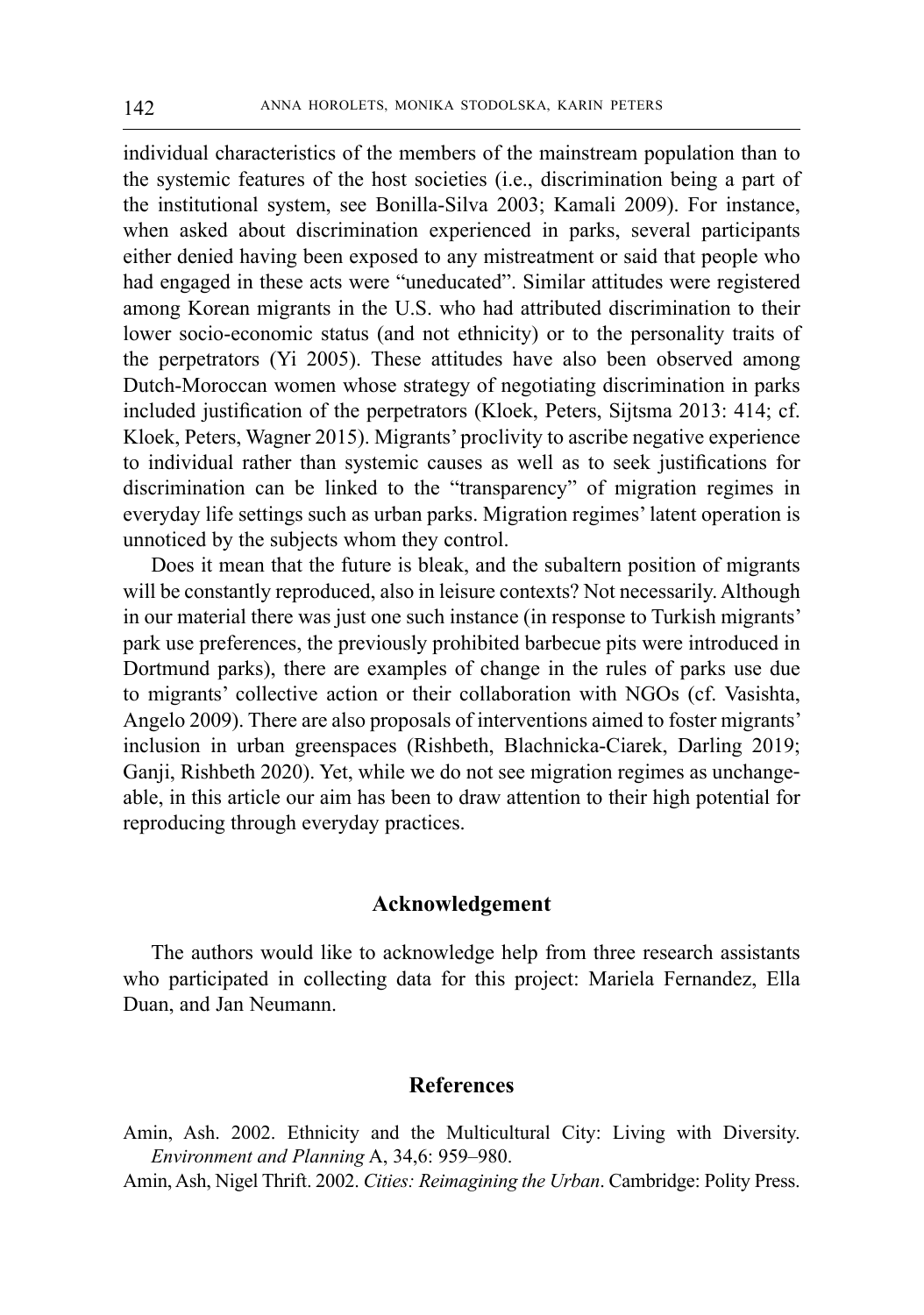- Andersson, Ruben. 2014. *Illegality, Inc. Clandestine Migration and the Business of Bordering Europe*. Oakland: University of California Press.
- Baker, Beth. 2016. Regime. In: N. B. Salazar, K. Jayaram, eds. *Keywords in Mobility. Critical Engagements*. New York–Oxford: Berghahn Publishers, 152–170.
- Biglin, Josephine. 2020. Embodied and sensory experiences of therapeutic space: Refugee place-making within an urban allotment. *Health and Place*, online first March 2, 2020. doi: 10.1016/j.healthplace.2020.102309.
- Bonilla-Silva, Eduardo. 2003. *Racism Without Racists*. Lanham, MA: Rowman and Littlefield.
- Burset, Sebastian, Monika Stodolska. 2012. Constraints on Leisure and Travel among Undocumented Latino Immigrants. Paper presented at the Association of American Geographers Conference, New York, February 24–28.
- Charmaz, Kathy. 2006. *Constructing Grounded Theory: A Practical Guide Through Qualitative Analysis*. London: Sage.
- Connell, Raewyn W. 1987. *Gender and Power: Society, the Person, and Sexual Politics*. Stanford University Press.
- Dahinden, Janine. 2016. A plea for the "de-migranticization" of research on migration and integration. *Ethnic and Racial Studies*, 39,13: 2207–2225.
- De Genova, Nicholas. 2015. Border Struggles in the Migrant Metropolis. *Nordic Journal of Migration Research*, 5, 1: 3–10.
- Eidheim, Harald. 1969. When Ethnic Identity Is a Social Stigma. In: F. Barth, ed. *Ethnic Groups and Boundaries: The Social Organization of Culture Difference*. Oslo: Universitetsforlaget, 39–58.
- Fassin, Didier. 2011. Policing Borders, Producing Boundaries. The Governmentality of Immigration in Dark Times. *Annual Review of Anthropology,* 40: 213–226.
- Feldman, Gregory. 2011. *The Migration Apparatus. Security, Labor, and Policymaking in the European Union*. Stanford: Stanford University Press.
- Ganji Farnaz, Clare Rishbeth. 2020. Conviviality by design: the socio-spatial qualities of spaces of intercultural urban encounters. *Urban Design International,* 25: 215–234.
- Glaser, Barney G. 1992. *Basics of Grounded Theory Analysis*. Mill Valley, CA: The Sociology Press.
- Glaser, Barney G., Anselm L. Strauss. 1967. *The Discovery of Grounded Theory*. Chicago: Aldine.
- Glick Schiller, Nina, Noel B. Salazar. 2013. Regimes of Mobility: Imaginaries and Relationalities of Power. *Journal of Ethnic and Migration Studies*, 39(2): 183–200.
- Gobster, Paul H. 2002. Managing Urban Parks for a Racially and Ethnically Diverse Clientele. *Leisure Sciences,* 24, 2:143–159.
- Goffman, Erving. 1971. *Relations in Public: Micro Studies of the Public Order*. New York: Basic Books.
- Grønseth, Anne S. ed. 2010. *Being Human, Being Migrant. Senses of Self and Well-Being*. New York–Oxford: Berghahn Publishers.
- Grzymała-Kazłowska, Aleksandra. 2007. *Konstruowanie 'innego': Wizerunki imigrantów w Polsce*. Warszawa: University of Warsaw Press.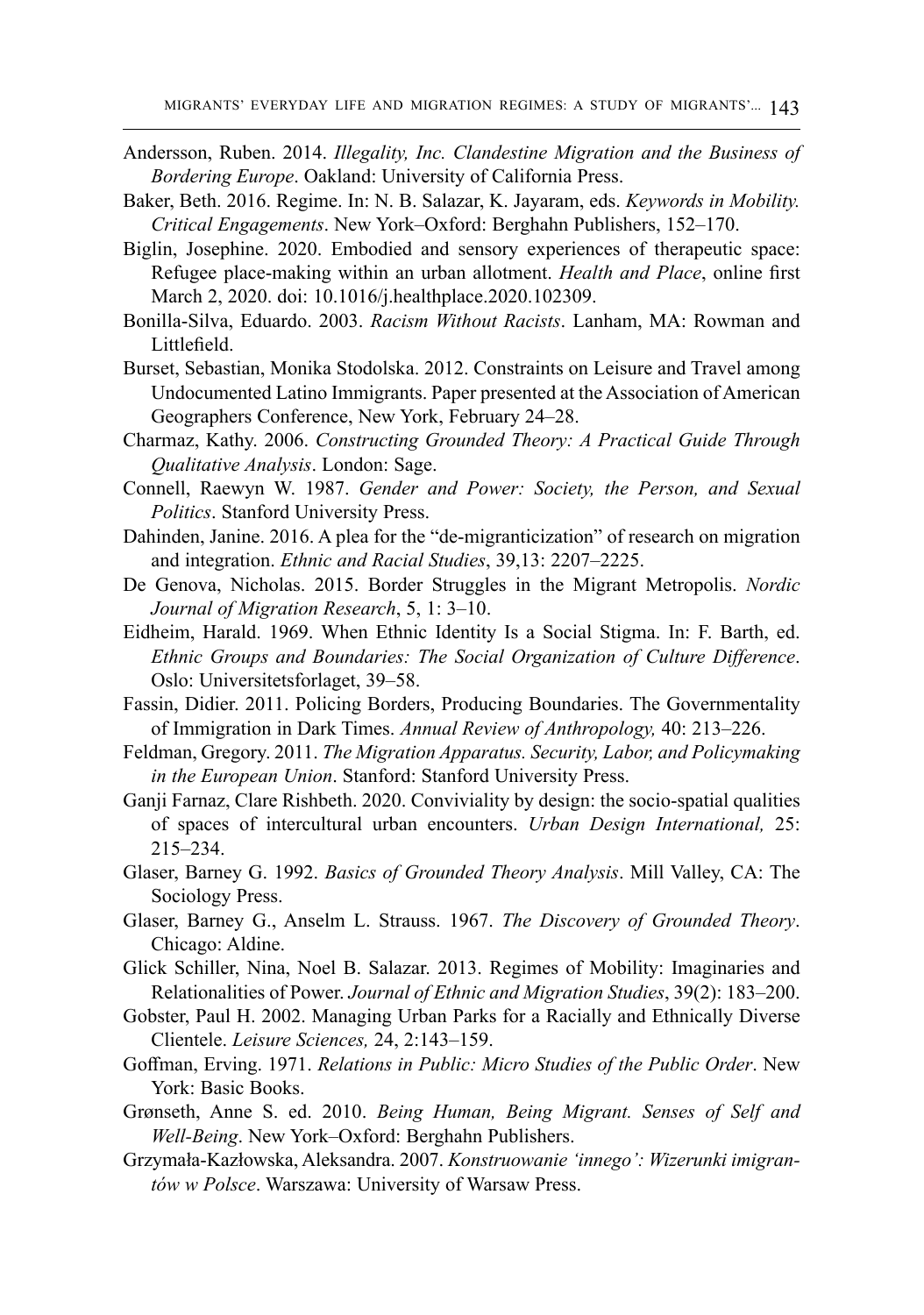- Harrison, Philip, Khangelani Moyo, Yan Yang. 2012. Strategy and Tactics: Chinese Immigrants and Diasporic Spaces in Johannesburg, South Africa. *Journal of Southern African Studies*, 38, 4: 899–925.
- Horolets, Anna, Adriana Mica, Mikołaj Pawlak, Paweł Kubicki. 2020. Ignorance as an Outcome of Categorizations: The 'Refugees' in the Polish Academic Discourse Before and After the 2015 Refugee Crisis. *East European Politics and Societies and Cultures*, 34, 3: 730–751.
- Horvath Kenneth, Anna Amelina, Karin Peters. 2017. Re-thinking the politics of migration. On the uses and challenges of regime perspectives for migration research. *Migration Studies,* 5, 3: 301–314. doi:10.1093/migration/mnx055
- James, Kandy. 2000. 'You Can Feel Them Looking at You': The Experience of Adolescent Girls at Swimming Pools. *Journal of Leisure Research*, 32, 2: 262–280.
- Juul, Kristine. 2011. From Danish Yugoslavs to Danish Serbs: National Affiliation Caught Between Visibility and Invisibility. *Journal of Ethnic and Migration Studies,* 37, 2: 237–255.
- Kamali, Masoud. 2009. *Racial Discrimination: Institutional Patterns and Politics*. New York: Routledge.
- Kindler, Marta, Monika Szulecka. 2013. The Economic Integration of Ukrainian and Vietnamese Migrant Women in the Polish Labour Market. *Journal of Ethnic and Migration Studies,* 39, 4: 649–671.
- Kloek, Marjolein E., Karin Peters, Mette Sijtsma. 2013. How Muslim Women in The Netherlands Negotiate Discrimination During Leisure Activities. *Leisure Sciences,*  35, 5: 405–421.
- Kloek, Marjolein E., Karin Peters, Lauren B. Wagner. 2015. Reflections on Measuring Discrimination: The Case of Outdoor Recreation. *Tijdschrift voor Economische en Sociale Geografie,* 106, 3: 353–358. doi: 10.1111/tesg.12148
- Knowles, Caroline. 2013. Nigerian London: Re-mapping Space and Ethnicity in Superdiverse Cities. *Ethnic and Racial Studies,* 36, 4: 651–669. doi: 10.1080/01419870.2012.678874
- Korteweg, Anna C. 2017. The failures of "immigrant integration": The gendered racialized production of non-belonging. *Migration Studies*, 5, 3: 428–444.
- Koslowski, Rey. 1998. European Migration Regimes: Emerging, Enlarging and Deteriorating. *Journal of Ethnic and Migration Studies*, 24, 4: 735–749.
- Krzyżanowski, Michał, Anna Triandafyllidou, Ruth Wodak. 2018. The Mediatization and the Politicization of the "Refugee Crisis" in Europe. *Journal of Immigrant & Refugee Studies*, 16, 1–2: 1–14.
- Kunz, Sarah. 2020. Expatriate, migrant? The social life of migration categories and the polyvalent mobility of race. *Journal of Ethnic and Migration Studies,* 46, 11: 2145–2162.
- Lincoln, Yvonna, Egon Guba. 2005. Paradigmatic controversies, contradictions and emerging confluences. In: N. Denzin & Y. Lincoln, eds., *Handbook of Qualitative Research* (3rd ed.). London: Sage, 191–216.
- Long, Jonathan, Kevin Hylton, Hannah Lewis, Arti Ratna, Karl Spracklen. 2011. Space for Inclusion? The Construction of Sport and Leisure Spaces as Places for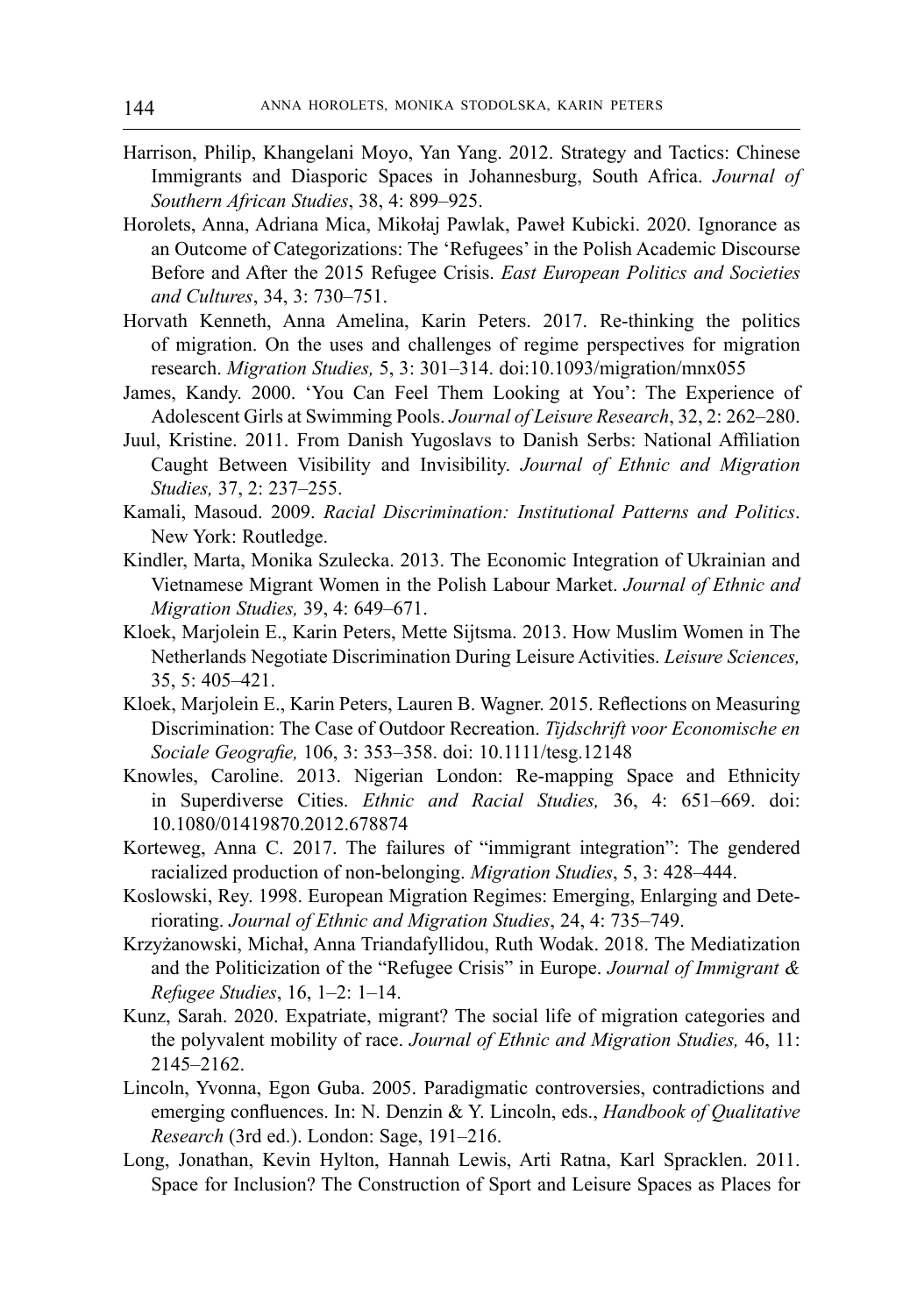Migrant Communities. In: *Community and Inclusion in Leisure Research and Sport Development*. Leisure Studies Association, 33–54. Online: [http://eprints.le](http://eprints.leedsbeckett.ac.uk/418/)[edsbeckett.ac.uk/418/](http://eprints.leedsbeckett.ac.uk/418/)

- Mowatt, Rasul A. 2018. The Case of the 12-Year-Old Boy: Or, The Silence of and Relevance to Leisure Research. *Leisure Sciences*, 40, 1–2: 54–70.
- Nail, Thomas. 2015. *The Figure of the Migrant*. Stanford, CA: Stanford University Press.
- Neal, Sarah, Katy Bennett, Hannah Jones, Allan Cochrane, Giles Mohan. 2015. Multiculture and Public Parks: Researching Super‐diversity and Attachment in Public Green Space. *Population, Space and Place,* 21, 5: 463–475.
- Noussia, Antonia, Michal Lyons. 2004. Inhabiting Spaces of Liminality: Migrants in Omonia, Athens. *Journal of Ethnic and Migration Studies,* 35, 4: 601–624.
- Nowicka, Magdalena. 2018. Cultural Precarity: Migrants' Positionalities in the Light of Current Anti-immigrant Populism in Europe. *Journal of Intercultural Studies*, 39, 5: 527–542.
- Peters, Karin. 2011. *Living Together in Multi-ethnic Neighbourhoods: The Meaning of Public Spaces for Issues of Social Integration*. Wageningen: Wageningen University.
- Peters, Karin. 2010. Being Together in Urban Parks: Connecting Public Space, Leisure, and Diversity. *Leisure Sciences,* 32, 5: 418–433.
- Peters, Karin, Monika Stodolska, Anna Horolets. 2016. The role of natural environments in developing a sense of belonging: A comparative study of immigrants in the U.S., Poland, the Netherlands, and Germany. *Urban Forestry and Urban Greening*, 17: 63–70.
- Peters, Karin, Birgit Elands, Arjen Buijs. 2009. Social Interactions in Urban Parks: Stimulating Social Cohesion? *Urban Forestry and Urban Greening,* 9, 2: 93–100.
- Ragazzi, Francesco. 2016. Suspect community or suspect category? The impact of counter-terrorism as 'policed multiculturalism'. *Journal of Ethnic and Migration Studies*, 42, 5 : 724–741.
- Rishbeth, Clare, Dominika Blachnicka-Ciacek, Jonathan Darling. 2019. Participation and wellbeing in urban greenspace: 'curating sociability' for refugees and asylum seekers. *Geoforum,* 106: 125–134. doi: 10.1016/j.geoforum.2019.07.014.
- Rosello, Mireille. 1998. Representing Illegal Immigrants in France: From Clandestins to L'affaire des Sans-papiers de Saint-Bernard. *Journal of European Studies,* 28, 1–2: 137–152.
- Sassen, Saskia. 2006. *Territory, Authority, Rights. From Medieval to Global Assemblages*. Princeton, NJ: Princeton University Press.
- Sassen, Saskia. 2000. *Guests and Aliens*. New York: New Press.
- Sassen, Saskia. 1999. *Globalization and its Discontents: Essays on the New Mobility of People and Money*. New York: New Press.
- Schneider, Ingrid E., William E. Hammitt 1995. Visitor Response to Outdoor Recreation Conflict: A Conceptual Approach. *Leisure Sciences,* 17, 3: 223–234.
- Sharaievska, Iryna, Monika Stodolska, Kimberly J. Shinew, Jungeun Kim. 2010. Discrimination in Leisure Settings in Latino Urban Communities. *Leisure/Loisir,* 34: 295–326.